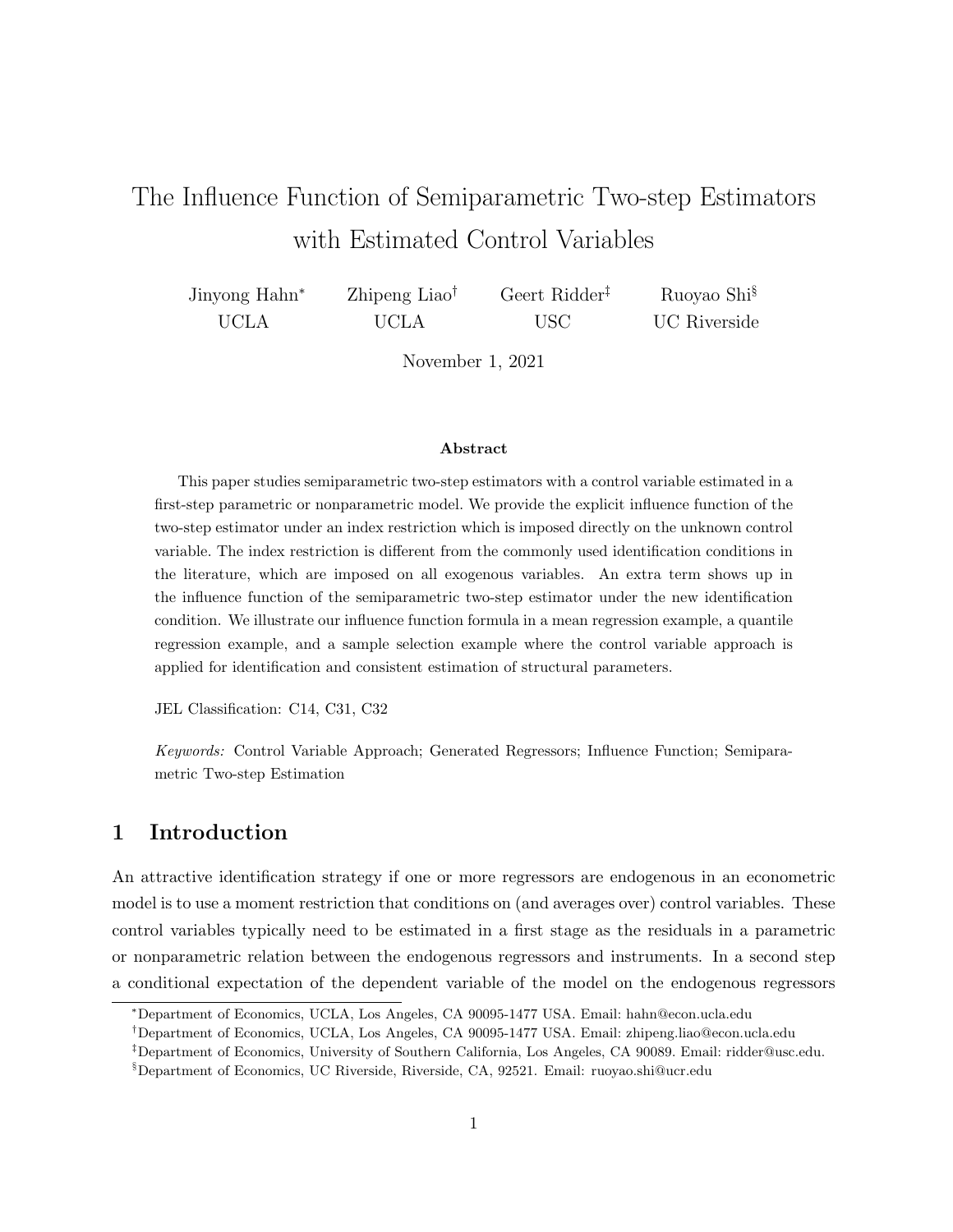and the control variables can be estimated nonparametrically as in Imbens and Newey (2009), and this conditional expectation can be averaged over the control variables to obtain the Average Structural Function (ASF). In applied work, however, parametric or semiparametric specifications along the line of Rivers and Vuong (1988) or Blundell and Powell (2004) are likely to be adopted, and it is of interest to understand how statistical (asymptotic) inference about the estimated finite-dimensional parameters should be implemented. Li and Wooldridge (2002), Lee (2007), and Newey (2009) are some of the well-known papers that established the asymptotic distribution of such two-step estimators for some specific models. These papers all consider a second step specification which takes the form of a partially linear regression model, where the estimated control variable enters as an argument of a nonparametric function.

The purpose of our paper is to develop a unified framework to understand inferential issues arising from such two-step estimation. We are interested in estimating a finite dimensional vector of parameters  $\beta_* \in \mathbb{R}^{d_{\beta}}$ , which is identified together with an unknown function  $\lambda_* (\cdot)$  as the unique solution of a minimization problem.<sup>1</sup> That is,

$$
(\beta_*, \lambda_*) \equiv \arg\min_{\beta, \lambda} \mathbb{E}\left[\psi(Z, \beta, \lambda(v(\pi_*)))\right],\tag{1}
$$

where Z is a vector of all observable variables,  $v(\pi) \equiv v(Z, \pi)$  is the control variable that is known up to  $\pi_*$  and  $\pi_*$  is a finite-dimensional parameter or a vector of unknown functions identified outside the model in a first-stage.<sup>2</sup> The  $v(\cdot)$  is determined by the procedure used to generate the control variable that enters as an argument of the nonparametric part  $\lambda_*(\cdot)$ . The criterion function  $\psi(z,\beta,\lambda)$  is known.

We make two technical contributions. First, we consider criterion functions  $\psi(z,\beta,\lambda)$  that are general enough to nest many specific models, such as the nonlinear regression and the quantile regression models, as special cases, providing a unified framework to understand the inferential problems. We follow Newey's (1994) path-derivative calculations to characterize the influence function that takes account of the estimation noise of the control variable, and therefore, our result is invariant to the specific method of nonparametric estimation in the second step. Second, we consider moment conditions which are different from those imposed in the previous literature. The previous literature assumed that the "error" in the second step is (mean or quantile) independent of the endogenous regressor given a set of instruments, whereas we impose conditional independence given just the control variable. For example, let's consider a model  $Y = X\beta_* + \lambda_*(v) + \varepsilon$ , where

<sup>&</sup>lt;sup>1</sup>The unique identification of  $\lambda_*$  together with  $\beta_*$  is important since it enables us to characterize this nuisance parameter through the optimality condition, and then concentrate it out to derive the influence function of  $\beta_*$ . Similar assumption is imposed on the model listed in (3.11) of Newey (1994) which is a special case of (1) if the control variable  $v$  is observed.

<sup>&</sup>lt;sup>2</sup>The generic function  $\psi(z, \beta, \lambda(v(\pi_{*})))$  may depend on different components of z in different ways. Some components of z may enter  $\psi(z,\beta,\lambda)$  directly, while the rest may enter through the control variable  $v(\pi_*)$ . See the examples in Section 2 for specific illustrations.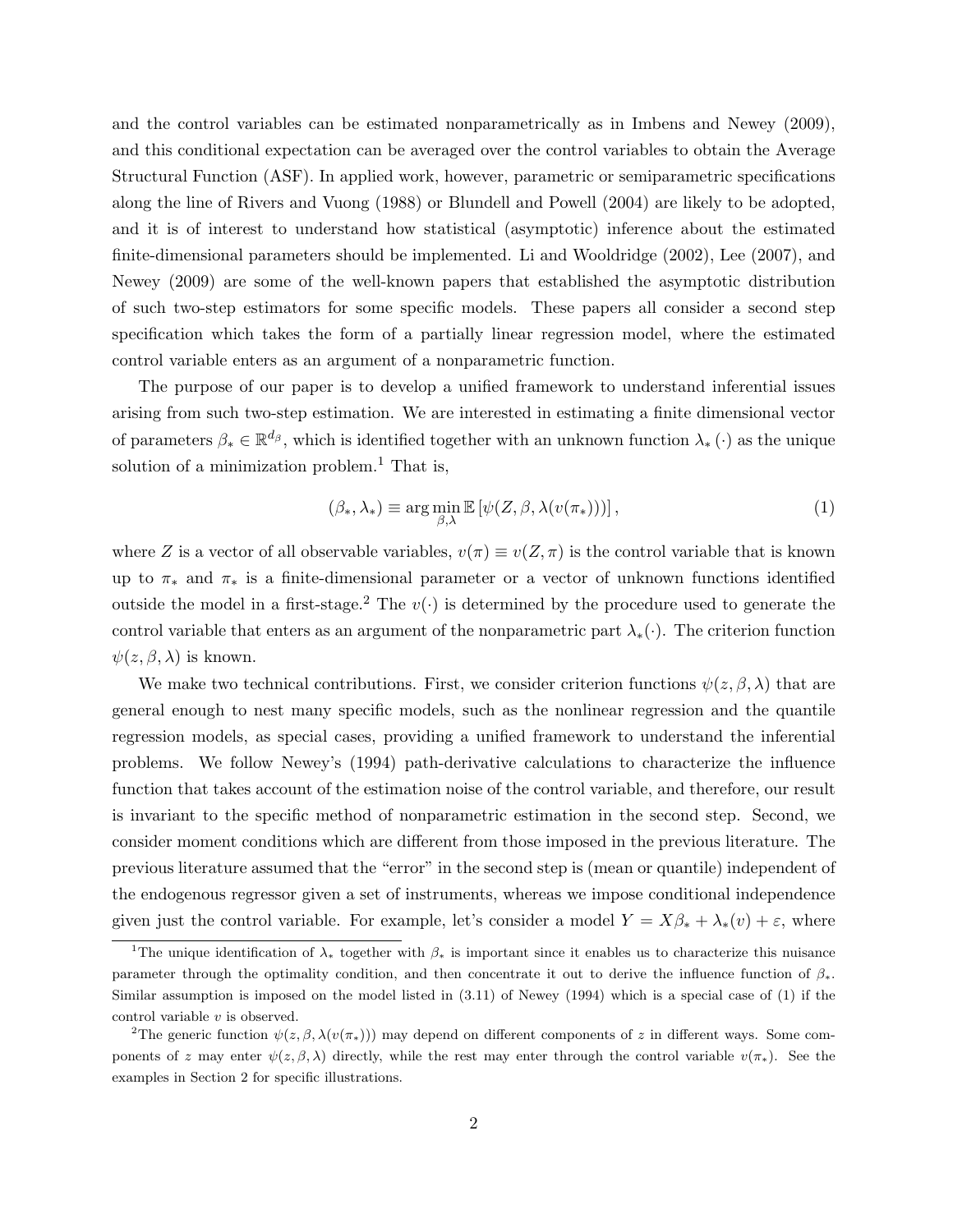$X = W^{\top} \pi_* + v$ . A common assumption in the literature is  $\mathbb{E}[\varepsilon | X, W] = 0$ , which is different from  $\mathbb{E}[\varepsilon|X,v] = 0$ . We adopt variants of the latter assumption when deriving the influence function, and show that this type of assumptions does make a difference in the asymptotic distribution. Although the condition  $\mathbb{E}[\varepsilon|X,W] = 0$  is commonly used in the early literature, recent applications of the control variable approach directly impose the conditional independence restriction given the control variable to achieve identification (see, e.g., Auerbach (2021) and Johnsson and Moon (2021)). Therefore, our results can be applied to derive the asymptotic distribution of the two-step estimators in these recent works.

The new moment condition, such as  $\mathbb{E}[\varepsilon|X,v] = 0$  in the partially linear example above, is observed when we derive the influence function from the minimization problem (1) without specifying the control variable  $v(\pi_*)$ . Different economic motivations led to such a condition in Auerbach (2021) and Johnsson and Moon (2021), and we will treat it as a purely mathematical assumption in the current paper.<sup>3</sup> Therefore, we do not advocate that the new moment condition is in general weaker and/or better than the commonly used moment conditions in the control variable literature. Instead, what this paper tries to emphasize is that one should be aware of the different form of the asymptotic variance under the new moment condition.

This paper contributes to the line of research on semiparametric two-step estimation and inference with control variables. We next briefly discuss the mostly related works in the literature. First, Blundell and Powell (2004) apply the control variable method to address the endogeneity of regressors in the discrete choice models. Their identification condition leads to a matching based estimation procedure, which is different from (1). Escanciano, Jacho-Chávez, and Lewbel (2016) study a class of semiparametric model similar to Blundell and Powell (2004) but without excluded instruments. The finite dimensional parameter in Escanciano, Jacho-Chávez, and Lewbel (2016) is identified together with a nuisance function as the minimizer of a criterion which is fundamentally different from (1). Therefore, the influence function derived in this paper applies to a class of models which are different from Blundell and Powell (2004) and Escanciano, Jacho-Chávez, and Lewbel (2016). The other strand of research related to the control variable approach is on the inference of a finite dimensional parameter identified by some moment conditions which depend on some nuisance function. The nuisance parameter is separately identified, for example as the conditional expectation of a known dependent variable given some observed regressors and unobserved control variables (see, e.g., Hahn and Ridder (2013), Mammen, Rothe, and Schienle (2016) and Hahn and

<sup>&</sup>lt;sup>3</sup>One possible intuition is based on the omitted variable argument. For example in the partially linear model above, one may view  $v$  as an omitted variable which causes the endogeneity of  $X$  and affects the response variable  $Y$ through a functional form  $\lambda_*(v)$ . When v is observed, one can estimate the parameter of interest  $\beta_*$  by the partially linear regression  $Y = X\beta_* + \lambda_*(v) + \varepsilon$ , where  $\mathbb{E}[\varepsilon|X,v] = 0$  is one of the usual identification conditions in the literature. On the other hand, the control variable is often invoked when v is unobservable but it is obtained as the projection residual of X on W under the assumption  $\mathbb{E}[\varepsilon|X,W] = 0$ . Note that the condition  $\mathbb{E}[\varepsilon|X,v] = 0$  is implied by  $\mathbb{E}[\varepsilon|X,W] = 0.$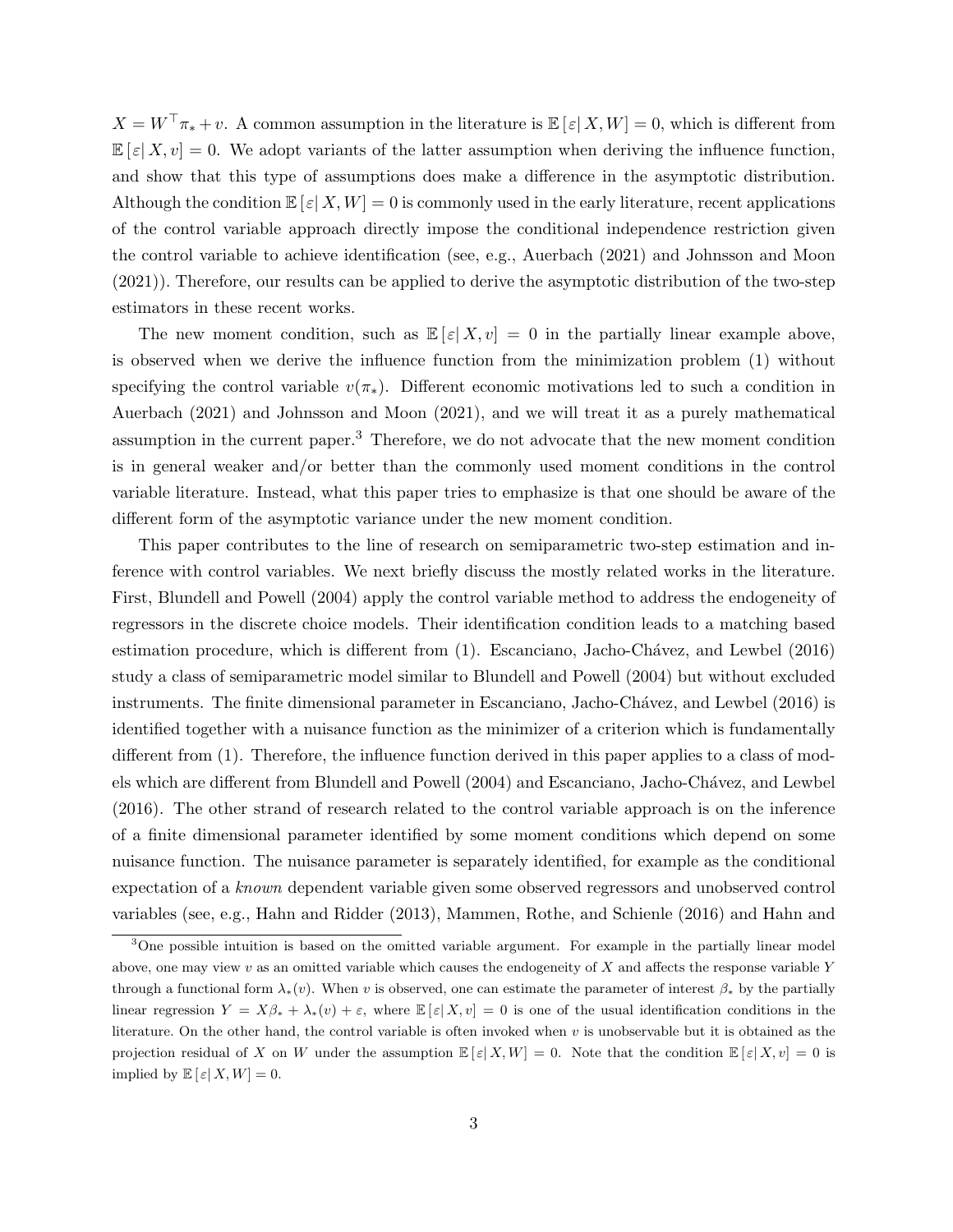Ridder (2019)). Since the nuisance function and the finite dimensional parameter are jointly identified as the minimizer of the problem in (1), the models studied in these papers are also different from ours. Third, the parameter of interest in this paper is a root-n estimable finite dimensional parameter, which is different from the functional value of unknown functions studied in Newey, Powell, and Vella (1999), Das, Newey, and Vella (2003) and Mammen, Rothe, and Schienle (2012). Fourth, Hahn, Liao, and Ridder (2018) study general semiparametric two-step sieve estimation which nests (1). This paper and Hahn, Liao, and Ridder (2018) complement each other in the sense that: (i) Hahn, Liao, and Ridder (2018) provide a specific estimator of  $(\beta_*, \lambda_*)$  defined in (1) based on the sieve method and establish its root-n normality, but they do not provide the influence function of the sieve estimator because their asymptotic normality result is established using the sieve variance which is an approximation of the asymptotic variance; (ii) the influence function derived in this paper applies to the sieve estimator as well as other semi/nonparametric (such as kernel) estimators, and hence it is useful for finding the asymptotic variance and calculating the standard error for a general class of semiparametric methods. Finally as we shall discuss in the next section, the general model (1) nests and generalizes Li and Wooldridge (2002), Lee (2007), and Newey (2009) in specific examples.

The rest of the paper is organized as follows. Section 2 gives several examples where the control variable approach can be applied to identify and estimate the parameters of interest. Section 3 derives the influence function of the semiparametric two-step estimator when  $\pi_*$  is estimated in a parametric first step. Section 4 extends the result in Section 3 and provides the influence function of the semiparametric two-step estimator when  $\pi_*$  is estimated by a nonparametric firststep estimation. Section 5 applies the influence function formula established in Sections 3 and 4 to the examples discussed in Section 2. Section 6 concludes. The appendix offers proofs.

*Notation*. We use  $a_j$  to denote the j<sup>th</sup> component of a vector a. For any multivariate function  $f(\cdot): \mathbb{R}^{d_x} \longmapsto \mathbb{R}$ , we use  $\partial f(x)/\partial x$  to denote the  $d_x \times 1$  vector  $(\partial f(x)/\partial x_1, \dots, \partial f(x)/\partial x_{d_x})^{\top}$ ,  $\partial f(x)/\partial x^{\top}$  to denote the transpose of  $\partial f(x)/\partial x$  and  $\partial^2 f(x)/\partial x \partial x^{\top}$  to denote the  $d_x \times d_x$ matrix whose ith row and jth column component is  $\partial^2 f(x)/\partial x_i \partial x_j$  for any  $i, j = 1, ..., d_x$ . For any multivariate vector-valued function  $f(\cdot) : \mathbb{R}^{d_x} \longmapsto \mathbb{R}^{d_f}$ , we use  $\partial f(x)/\partial x^{\top}$  to denote the  $d_f \times d_x$  matrix whose ith row and jth column component is  $\partial f_i(x)/\partial x_j$  for any  $i = 1, \ldots, d_f$  and any  $j = 1, \ldots, d_x$ . We use  $A \equiv B$  to denote that A is defined as B.

#### 2 Examples

In this section, we provide several examples where the control variable approach is applied to identify and to estimate the parameters of interest. The main theory established in the next two sections can be used to derive the influence functions of the semiparametric two-step estimators in these examples.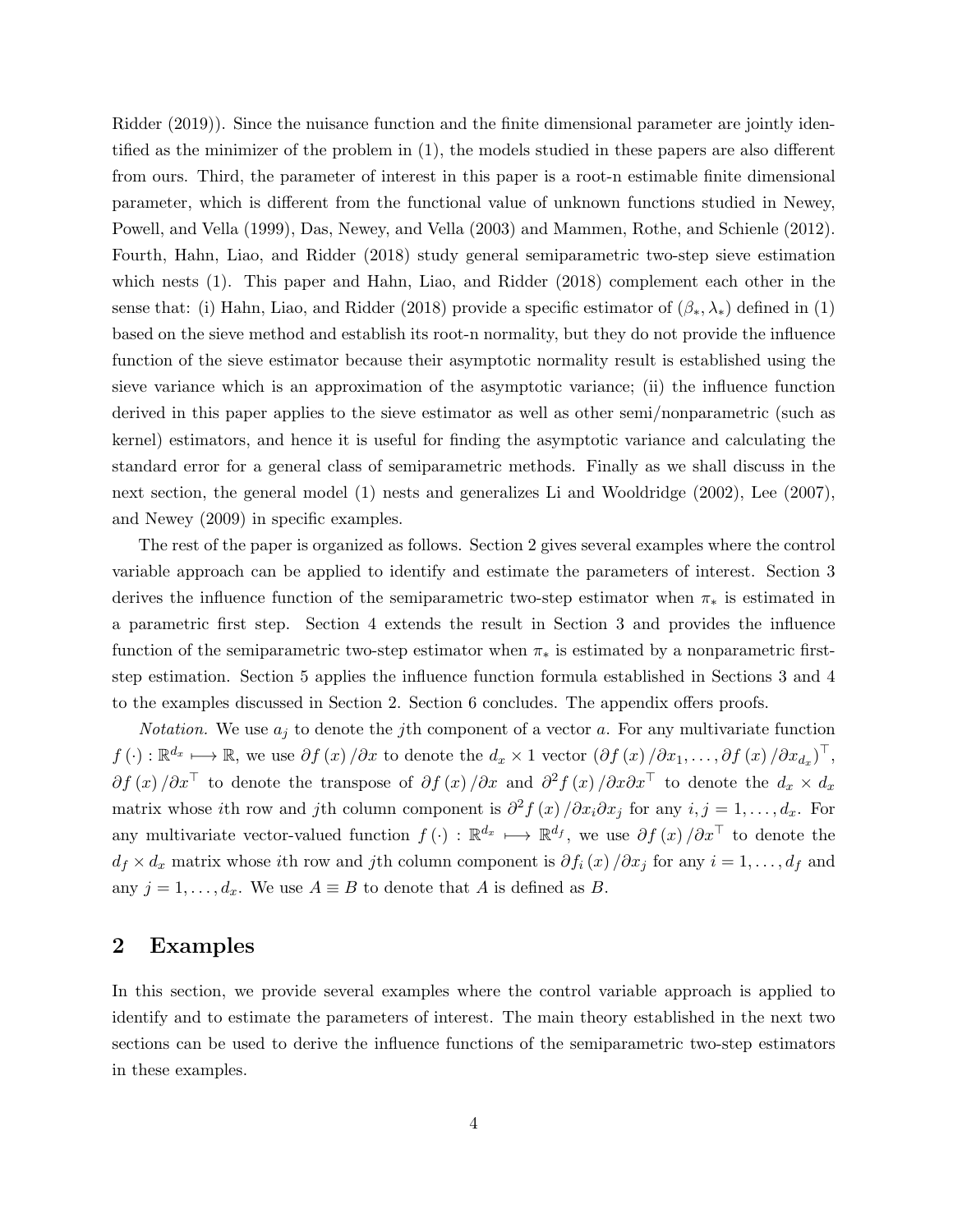Example 1 (Mean Regression). Consider the following nonlinear regression model

$$
Y = m(X, W_0, \beta_*) + u,\tag{2}
$$

$$
X = \varphi(W, \pi_*) + v, \ \mathbb{E}\left[v|W\right] = 0,\tag{3}
$$

where Y is the dependent variable, X is an endogenous regressor and  $W_0$  is a vector of exogenous regressors, u and v are the unobservable residuals,  $m(x, w_0, \beta)$  and  $\varphi(w, \pi)$  are smooth functions and known up to  $\beta$  and  $\pi$  respectively,  $W \equiv (W_0^{\top}, W_1^{\top})^{\top}$  and  $W_1$  is a vector of excluded variables.

To achieve identification of  $\beta_*$ , we assume that v is the control variable such that

$$
\mathbb{E}\left[u\right|X,W_0,v\right]=\mathbb{E}\left[u\right|v\right].\tag{4}
$$

The above condition is imposed on the control variable  $v = X - \varphi(W, \pi_*)$  which is an "index" function of X and W. Let  $\lambda_*(v) \equiv \mathbb{E}[u|v]$  and  $\varepsilon \equiv u - \lambda_*(v)$ . Then we can write (2) as

$$
Y = m(X, W_0, \beta_*) + \lambda_*(v) + \varepsilon. \tag{5}
$$

By the definition of  $\lambda_*(v)$  and the restriction in (4)

$$
\mathbb{E}\left[\left|\varepsilon\right|X,W_0,v\right] = 0,\tag{6}
$$

which implies that the finite dimensional parameter  $\beta_*$  is identified together with the unknown function  $\lambda_*(v)$  as the minimizer of the following problem

$$
\min_{\beta,\lambda} \mathbb{E}\left[2^{-1} \left|Y - m(X, W_0, \beta) - \lambda(v)\right|^2\right].\tag{7}
$$

To construct feasible estimators of unknown parameters  $\beta_*$  and  $\lambda_*$  based on (7), we assume that there exists a first-step estimator  $\hat{\pi}$  of  $\pi_*$  such that v is estimated by  $\hat{v} \equiv X - \varphi(W, \hat{\pi})$ . For example, the first step could be a non-linear regression of the reduced form (3), if  $\pi$  is a finite dimensional parameter. In this case,  $\hat{\pi}$  is the non-linear regression estimator, and  $\hat{v}$  is the fitted residual. The first step could also be a nonparametric regression of the reduced form

$$
X = \pi_*(W) + v, \text{ where } \mathbb{E}[v|W] = 0.
$$
 (8)

In this case, we have  $v(X, W, \pi) \equiv X - \pi(W)$ ,  $\hat{\pi}$  is the nonparametric regression estimator of X on  $W$ , and  $\hat{v}$  is the fitted residual from the nonparametric estimation. Given a random sample  $\{(Y_i, X_i, W_i^{\top})^{\top}\}_{i=1}^n$  and the estimate  $\hat{v}_i$  from the first step,  $\beta_*$  and  $\lambda_*(v)$  can be estimated by many popular semi/nonparametric methods. For example, one may approximate  $\lambda_*(\cdot)$  by  $k_n$ approximating functions  $P_{k_n}(\cdot) \equiv (p_1(\cdot), \ldots, p_{k_n}(\cdot))^{\top}$  and estimate  $\beta_*$  along with  $\lambda_*$  through the semiparametric series regression

$$
(\hat{\beta}^{\top}, \hat{\gamma}^{\top})^{\top} \equiv \underset{\beta \in \mathbb{R}^{d_{\beta}}, \gamma \in \mathbb{R}^{k_n}}{\arg \min} \sum_{i=1}^{n} 2^{-1} \left| Y_i - m(X_i, W_{0,i}, \beta) - P_{k_n}(\hat{v}_i)^{\top} \gamma \right|^2.
$$
 (9)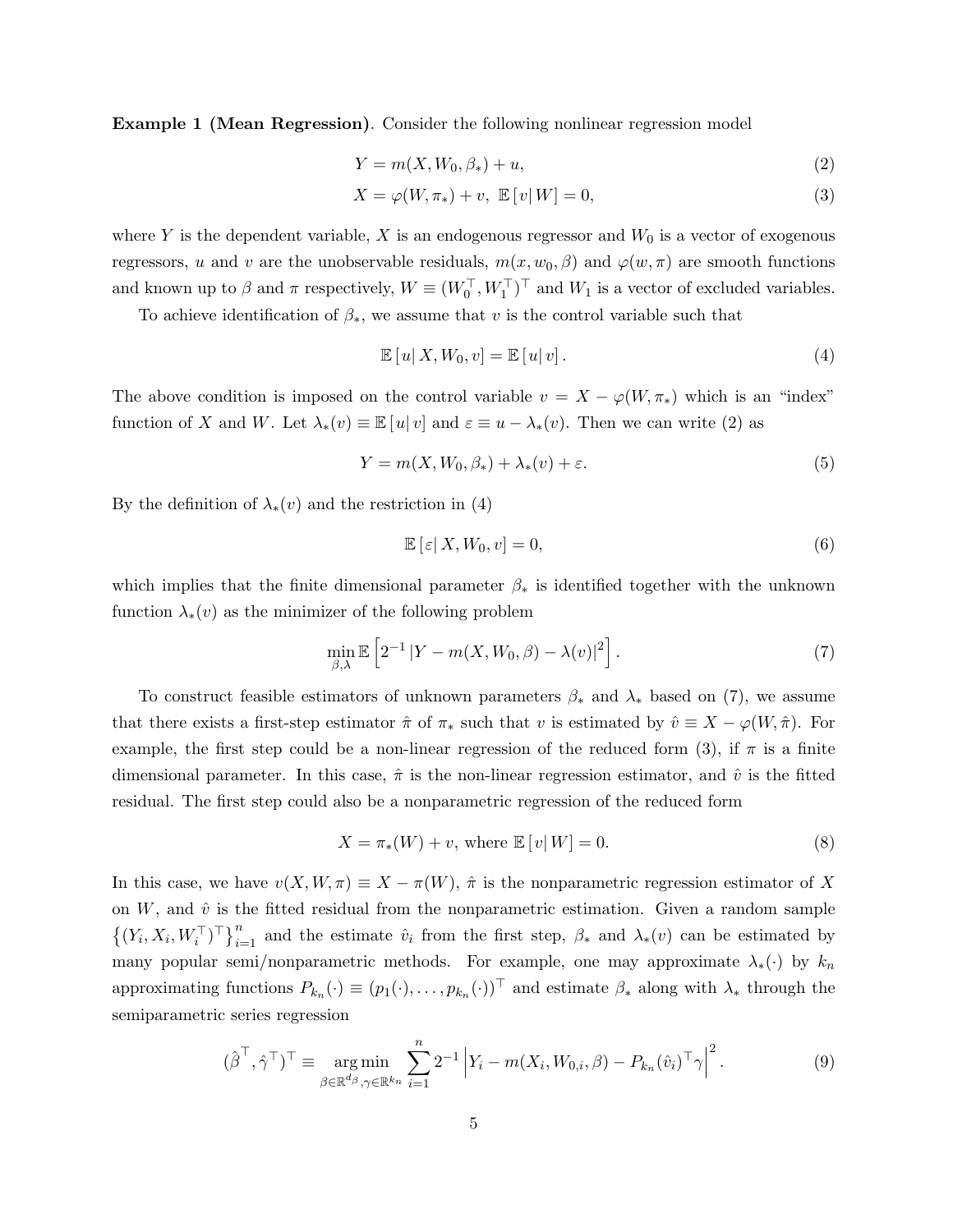The main results established in the paper can be applied to derive the influence function of  $\hat{\beta}$  based on the series method, as well as other nonparametric (e.g., kernel) methods.

This example nests the model studied in Li and Wooldridge (2002), where the control variable  $v_i$ is parametrically specified. Moreover, the identification condition (4) is different from the condition

$$
\mathbb{E}\left[u\right|X,W]=\mathbb{E}\left[u\right|v\right],\tag{10}
$$

which implies that

$$
\mathbb{E}\left[\left|\varepsilon\right|X,W\right] = 0.\tag{11}
$$

Li and Wooldridge (2002) derive the root-n asymptotic normality of the two-step estimator under (11). As we shall see in Section 5, the influence function and the asymptotic variance of the two-step estimator  $\hat{\beta}$  are different under the different identification condition in (4).

Example 2 (Quantile Regression). Suppose that we are interested in estimating the quantile structural effect of a set of explanatory variables on a dependent variable Y through the following model

$$
Y = X\beta_{1,\alpha,*} + W_0^{\top}\beta_{2,\alpha,*} + u,\tag{12}
$$

$$
X = \varphi(W, \pi_{\tilde{\alpha},*}) + v, \ Q_{v|W}^{\tilde{\alpha}}(w) = 0,
$$
\n
$$
(13)
$$

where X is a continuously distributed endogenous variable,  $W_0$  is a vector of exogenous variables, u and v are the unobservable error terms,  $\beta_{\alpha,*} \equiv (\beta_{1,\alpha,*}, \beta_{2,\alpha,*}^\top)^\top$  are the unknown parameters for some  $\alpha \in (0,1)$ ,  $\varphi(w,\pi)$  is known up to  $\pi$ ,  $\pi_{\tilde{\alpha},*}$  is an unknown parameter for some  $\tilde{\alpha} \in (0,1)$ ,  $W \equiv (W_0^{\top}, W_1^{\top})^{\top}$  and  $W_1$  is a vector of excluded variables,  $Q_{v|W}^{\tilde{\alpha}}(\cdot)$  denotes the conditional  $\tilde{\alpha}$ quantile function of v given W. Due to the endogeneity of X, the quantile regression of Y on X and  $W_0$  may inconsistently estimate  $\beta_{\alpha,*}$ .

To address the endogeneity issue, we assume that  $v$  is the control variable such that

$$
Q_{u|X,W_0,v}^{\alpha}(x, w_0, v) = Q_{u|v}^{\alpha}(v),
$$
\n(14)

where  $Q_{u|X,W_0,v}^{\alpha}(\cdot)$  and  $Q_{u|v}^{\alpha}(\cdot)$  denote the conditional  $\alpha$ -quantile functions of u given  $(X, W_0^{\top}, v)$ <sup>T</sup> and of u given v, respectively. Let  $\lambda_{\alpha,*}(v) \equiv Q_{u|v}^{\alpha}(v)$  and  $\varepsilon \equiv u - \lambda_{\alpha,*}(v)$ . Then we can write (12) as

$$
Y = X\beta_{1,\alpha,*} + W_0^\top \beta_{2,\alpha,*} + \lambda_{\alpha,*}(v) + \varepsilon.
$$
\n(15)

By the definition of  $\lambda_{\alpha,*}(v)$  and the restriction in (14),

$$
Q_{\varepsilon|X,W_0,v}^{\alpha}(x,w_0,v) = Q_{u|X,W_0,v}^{\alpha}(x,w_0,v) - \lambda_{\alpha,*}(v) = 0,
$$
\n(16)

where  $Q_{\varepsilon|X,W_0,v}^{\alpha}(x,w_0,v)$  denotes the conditional  $\alpha$ -quantile function of  $\varepsilon$  given  $(X,W_0^{\top},v)^{\top}$ . In view of (15) and (16), the finite dimensional parameter  $\beta_{\alpha,*}$  is identified together with the unknown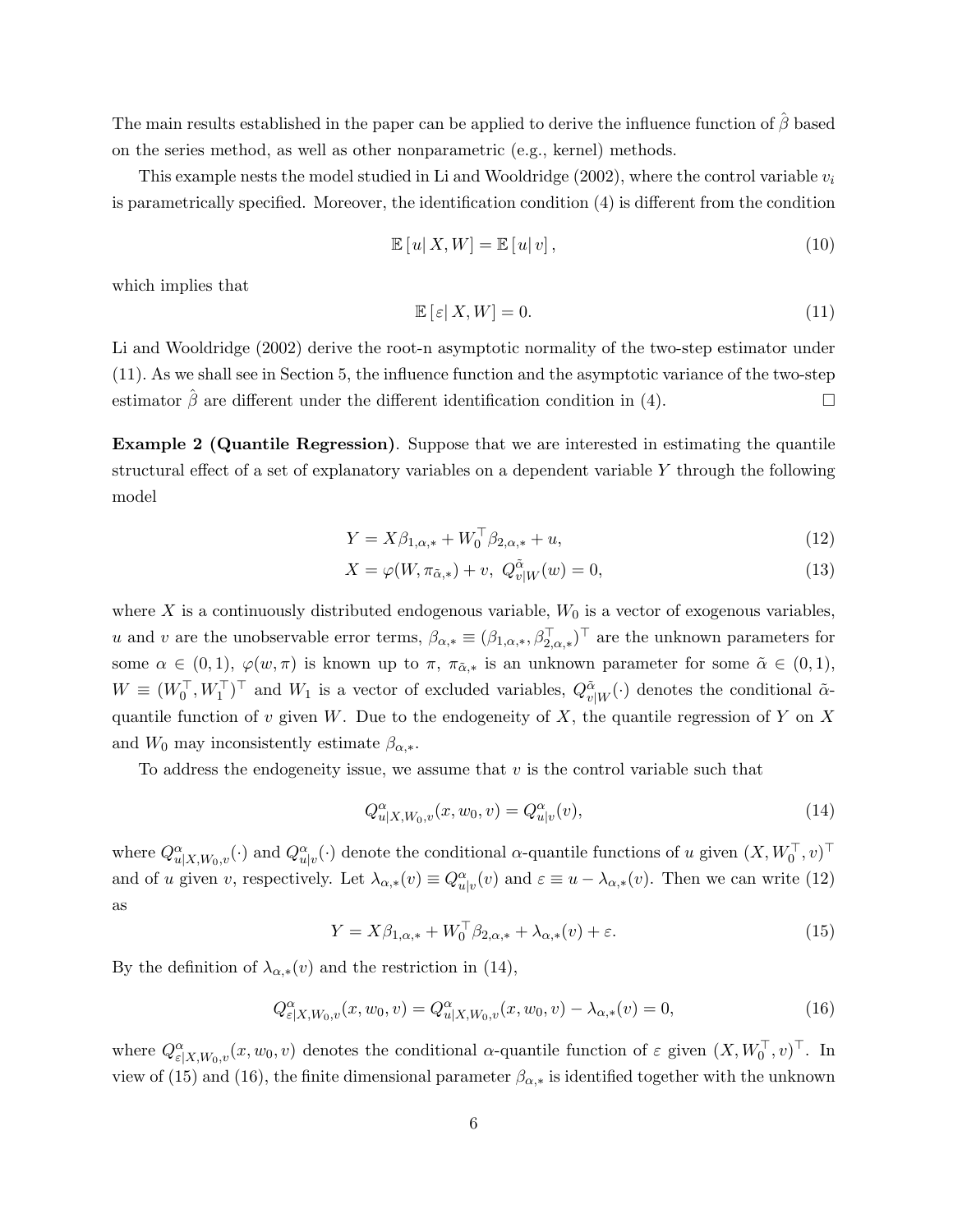function  $\lambda_{\alpha,*}(v)$  as the minimizer of the following problem

$$
\min_{\beta_1, \beta_2, \lambda} \mathbb{E} \left[ \rho_\alpha (Y - X \beta_1 - W_0^\top \beta_2 - \lambda(v)) \right], \tag{17}
$$

where  $\rho_{\alpha}(\varepsilon) \equiv (\alpha - 1\{\varepsilon \leq 0\})\varepsilon$  for any  $\varepsilon \in \mathbb{R}$  denotes the check function.

Estimation of  $\beta_{\alpha,*}$  and  $\lambda_{\alpha,*}(v)$  based on (17) is not feasible since  $v = X - \varphi(W, \pi_{\alpha,*})$  depends on the unknown  $\pi_{\tilde{\alpha}, *}$ . We assume that there exists a preliminary estimator  $\hat{\pi}$  of  $\pi_{\tilde{\alpha}, *}$ . For example, Lee (2007) considers  $\varphi(W, \pi_{\alpha,*}) = W^\top \pi_{\alpha,*}$  where  $\pi_{\alpha,*}$  is a finite dimensional parameter. Under this parametric specification, one can estimate  $\pi_{\alpha,*}$  through the quantile regression of X on W and estimate  $v = X - W^{\top} \pi_{\tilde{\alpha},*}$  using the fitted residual. One may also consider a nonparametric specification

$$
X = \pi_{\tilde{\alpha},*}(W) + v, \text{ where } Q_{v|W}^{\tilde{\alpha}}(w) = 0 \tag{18}
$$

and estimate the conditional quantile function  $\pi_{\alpha,*}(W)$  nonparametrically. Given a random sample  $\{(Y_i, X_i, W_i^{\top})^{\top}\}_{i=1}^n$  and the estimate  $\hat{v}_i$  from the first step,  $\beta_{\alpha,*}$  and  $\lambda_{\alpha,*}(v)$  can be estimated, for example, by the semiparametric series quantile regression

$$
(\hat{\beta}_{\alpha}^{\top}, \hat{\gamma}_{\alpha}^{\top})^{\top} \equiv \underset{\beta \in \mathbb{R}^{d_{\beta}}, \gamma \in \mathbb{R}^{k_n}}{\arg \min} \sum_{i=1}^{n} \rho_{\alpha} (Y_i - (X_i, W_{0,i}^{\top}) \beta - P_{k_n}(\hat{v}_i)^{\top} \gamma), \tag{19}
$$

where  $P_{k_n}(\cdot) \equiv (p_1(\cdot), \ldots, p_{k_n}(\cdot))^{\top}$  denotes the vector of  $k_n$  approximating functions. The main results established in the next two sections can be applied to derive the influence function of  $\hat{\beta}_{\alpha}$ based on the above series method as well as other nonparametric (e.g., kernel) method.

It is worth noting that the identification condition (14) is imposed directly on the control variable  $v(X, W, \pi_{\alpha,*})$  which is a function of X and W. Therefore, (14) is different from, but implied by the following condition

$$
Q_{u|X,W}^{\alpha}(x,w) = Q_{u|v}^{\alpha}(v),\tag{20}
$$

where  $Q_{u|X,W}^{\alpha}(x,w)$  denotes the conditional  $\alpha$ -quantile function of u given  $(X,W^{\top})^{\top}$ , which is commonly maintained in the literature (see, e.g., Lee (2007)). As we shall see in the next section, the influence function of the estimator of  $\beta_{\alpha,*}$  under (14) is different from that under (20).

Example 3 (Sample Selection Model). Consider the sample selection model

$$
Y^* = m(X, \beta_*) + u,
$$
  

$$
v(X, W, \pi_*) \equiv \mathbb{E}[d|X, W],
$$
 (21)

where  $d \in \{0, 1\}$  is the indicator of selection,  $Y^*$  is the dependent variable which is observed only when  $d = 1$ , X is a vector of regressors, u is the unobservable residual term, W is a vector of explanatory variables and  $v(X, W, \pi)$  denotes the conditional selection probability function known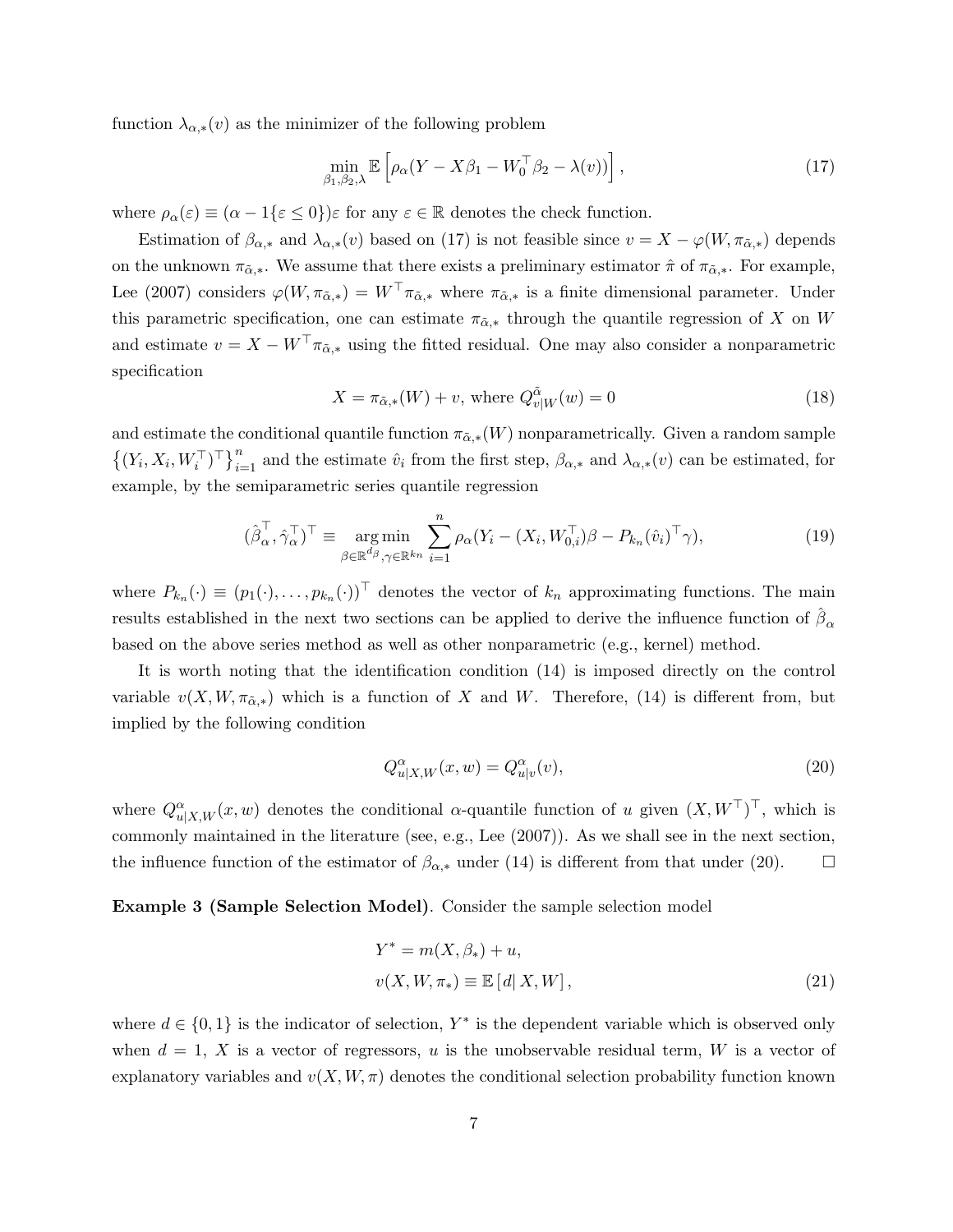up to  $\pi$ . The function  $m(x, \beta)$  is known up to  $\beta$  and  $\beta_*$  denotes the unknown parameter of interest. To achieve identification, we assume that

$$
\mathbb{E}[u|X,v,d=1] = \mathbb{E}[u|v,d=1],\tag{22}
$$

where  $v \equiv v(X, W, \pi_*)$ . A basic implication of model (21) and condition (22) is that

$$
\mathbb{E}[Y^*|X, v, d=1] = m(X, \beta_*) + \lambda_*(v), \text{ where } \lambda_*(v) = \mathbb{E}[u|v, d=1].
$$
 (23)

In (23),  $\lambda_*(v)$  stands for the sample selection bias which takes different forms under different modeling assumptions. For example, Heckman (1976) assumes that the error terms in the outcome equation and the selection equation are jointly normally distributed. In this case,  $\lambda_*(v)$  is the inverse of Mill's ratio. Newey (2009) relaxes the parametric assumption on the joint distribution of the error terms and models  $\lambda_*(v)$  nonparametrically.

Let  $\varepsilon \equiv u - \lambda_*(v)$ . Then the structural equation in (21) can be written as

$$
Y^* = m(X, \beta_*) + \lambda_*(v) + \varepsilon \tag{24}
$$

where  $\mathbb{E}[\varepsilon|X, v, d = 1] = 0$  by (22), which implies that the finite dimensional parameter  $\beta_*$  is identified together with the unknown function  $\lambda_*$  as the minimizer of the following problem

$$
\min_{\beta,\lambda} \mathbb{E}\left[2^{-1}d|Y - m(X,\beta) - \lambda(v)|^2\right] \tag{25}
$$

where  $Y \equiv dY^*$ .

To construct feasible estimators of  $\beta_*$  and  $\lambda_*(v)$  based on (25), we assume that there exists a first-step estimator  $\hat{\pi}$  of  $\pi_*$  such that v is estimated by  $\hat{v} \equiv v(X, W, \hat{\pi})$ . Given a random sample  $\{(Y_i, d_i, X_i^{\top}, W_i^{\top})^{\top}\}_{i=1}^n$  and the estimate  $\hat{v}_i$  from the first step,  $\beta_*$  and  $\lambda_*(v)$  can be estimated, for example by the semiparametric series regression

$$
(\hat{\boldsymbol{\beta}}^{\top}, \hat{\boldsymbol{\gamma}}^{\top})^{\top} \equiv \arg\min_{\boldsymbol{\beta} \in \mathbb{R}^{d_{\beta}}, \boldsymbol{\gamma} \in \mathbb{R}^{k_{n}}} \sum_{i=1}^{n} 2^{-1} d_{i} \left| Y_{i} - m(X_{i}, \boldsymbol{\beta}) - P_{k_{n}}(\hat{v}_{i})^{\top} \boldsymbol{\gamma} \right|^{2}
$$
(26)

where  $P_{k_n}(\cdot) \equiv (p_1(\cdot), \ldots, p_{k_n}(\cdot))^{\top}$  denotes the vector of  $k_n$  approximating functions. The main results established in the paper can be applied to derive the influence function of  $\hat{\beta}$  based on the above series method, or other nonparametric (e.g., kernel) methods.

In the literature, the function  $m(x, \beta_*)$  is usually assumed to be linear, i.e.,  $m(x, \beta_*) \equiv x^\top \beta_*$ (see, e.g., Heckman (1976) and Newey (2009)), and  $\pi_*$  is a finite dimensional parameter which is estimated by parametric methods such as Probit (see, e.g., Heckman (1976)) or semiparametric methods (see, e.g., Powell, Stock, and Stoker (1989), Ichimura (1993), and Cavanagh and Sherman (1998)). The theory established in this paper allows for parametric, semiparametric and nonparametric first-step estimation of  $\pi_*$ , and it can be applied to derive the influence function of  $\hat{\beta}$  under the index restriction (22) which is implied by the condition

$$
\mathbb{E}[u|X, W, d=1] = \mathbb{E}[u|v, d=1],\tag{27}
$$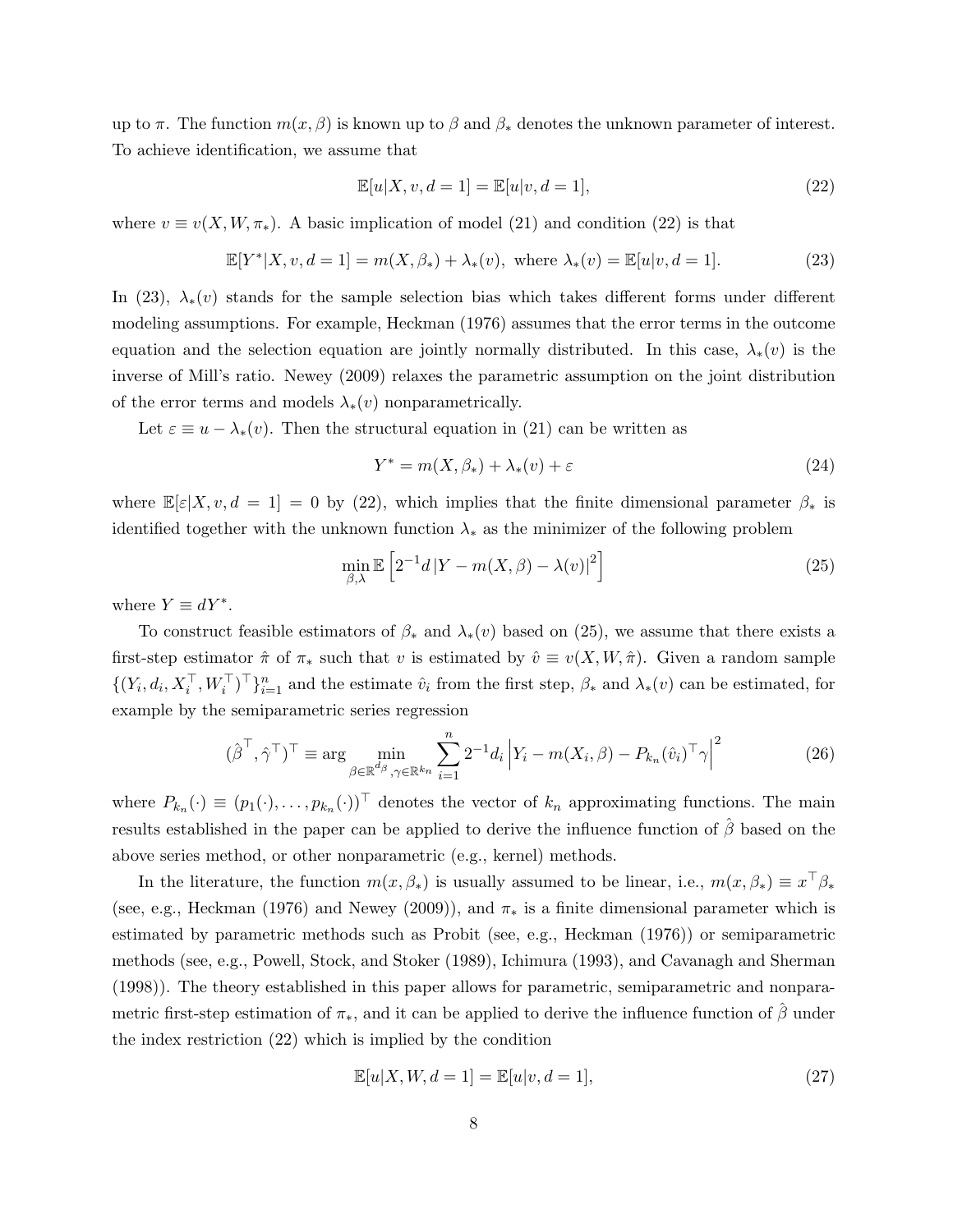employed in the literature such as Newey  $(2009)^{4}$ 

#### 3 Two-step Estimation with a Parametric First Step

In this section, we derive the influence function of the semiparametric two-step estimator  $\hat{\beta}$  when  $\pi_*$  is parametrically specified. Since the focus is on  $\beta_*$ , we profile out the nonparametric component  $\lambda$  by solving

$$
h(v(\pi); \beta, \pi) \equiv \arg\min_{\lambda} \mathbb{E}\left[\psi(Z, \beta, \lambda(v(\pi)))\right]
$$
 (28)

for any β and any π. The properties of  $h(v(\pi); \beta, \pi)$  are characterized by the optimality condition of the above minimization problem, which together with the optimality condition of  $\beta_*$  enables us to derive the influence function. The following assumption is needed to obtain the optimality conditions.

**Assumption 1.** (i) For any  $\beta$ , any  $\pi$  and any square integrable functions  $\lambda(\cdot)$  and  $\lambda_1(\cdot)$  of  $v(\pi)$ , there exist functions  $\psi_{\lambda}(\cdot), \psi_{\beta}(\cdot), \psi_{\beta, \lambda}(\cdot), \psi_{\beta, \beta}(\cdot), \psi_{\lambda, \beta}(\cdot)$  and  $\psi_{\lambda, \lambda}(\cdot)$  of z,  $\beta$  and  $\lambda$  such that

$$
\frac{\partial \mathbb{E} \left[ \psi(Z, \beta, \lambda(v(\pi)) + \tau \lambda_1(v(\pi))) \right]}{\partial \tau} \Big|_{\tau=0} = \mathbb{E} \left[ \psi_{\lambda}(Z, \beta, \lambda(v(\pi))) \lambda_1(v(\pi)) \right],
$$
\n
$$
\frac{\partial \mathbb{E} \left[ \psi(Z, \beta, \lambda(v(\pi))) \right]}{\partial \beta} = \mathbb{E} \left[ \psi_{\beta}(Z, \beta, \lambda(v(\pi))) \right],
$$
\n
$$
\frac{\partial \mathbb{E} \left[ \psi_{\beta}(Z, \beta, \lambda(v(\pi)) + \tau \lambda_1(v(\pi))) \right]}{\partial \tau} \Big|_{\tau=0} = \mathbb{E} \left[ \psi_{\beta, \lambda}(Z, \beta, \lambda(v(\pi))) \lambda_1(v(\pi)) \right],
$$
\n
$$
\frac{\partial \mathbb{E} \left[ \psi_{\beta}(Z, \beta, \lambda(v(\pi))) \right]}{\partial \beta^{\top}} = \mathbb{E} \left[ \psi_{\beta, \beta}(Z, \beta, \lambda(v(\pi))) \right],
$$
\n
$$
\frac{\partial \mathbb{E} \left[ \psi_{\lambda}(Z, \beta, \lambda(v(\pi))) \right]}{\partial \beta} = \mathbb{E} \left[ \psi_{\lambda, \beta}(Z, \beta, \lambda(v(\pi))) \right],
$$
 and\n
$$
\frac{\partial \mathbb{E} \left[ \psi_{\lambda}(Z, \beta, \lambda(v(\pi)) + \tau \lambda_1(v(\pi))) \right]}{\partial \tau} \Big|_{\tau=0} = \mathbb{E} \left[ \psi_{\lambda, \lambda}(Z, \beta, \lambda(v(\pi))) \lambda_1(v(\pi)) \right];
$$

(ii) Var  $(\psi_{\beta}(Z,\beta_*,\lambda_*(v)))$  and Var  $(\psi_{\lambda}(Z,\beta_*,\lambda_*(v)))$  are non-singular.

The functions in condition (i) are defined using expectation to make our influence function formula applicable to models with non-smooth criterion function  $\psi(\cdot)$ , such as the check function in the quantile regression. When  $\psi(z, \beta, \lambda)$  is smooth in  $\beta$  and  $\lambda$  and one can take differentiation under expectation, these functions can be obtained directly from the derivatives of  $\psi(z,\beta,\lambda)$ .<sup>5</sup> Condition (ii) ensures that the scores of the unknown parameters are not degenerate.

 $4A$  similar condition is employed in Ahn and Powell (1993) (see, their condition (2.3)). The model studied here does not strictly nest that in Ahn and Powell (1993), since they also allow  $X$  to be endogenous. On the other hand, the influence function derived in this paper applies to Ahn and Powell (1993) when X is exogenous.

<sup>5</sup>One can take differentiation under expectation under some regularity conditions such that the dominated convergence theorem can be applied. See Section C in the Appendix for illustration in specific examples.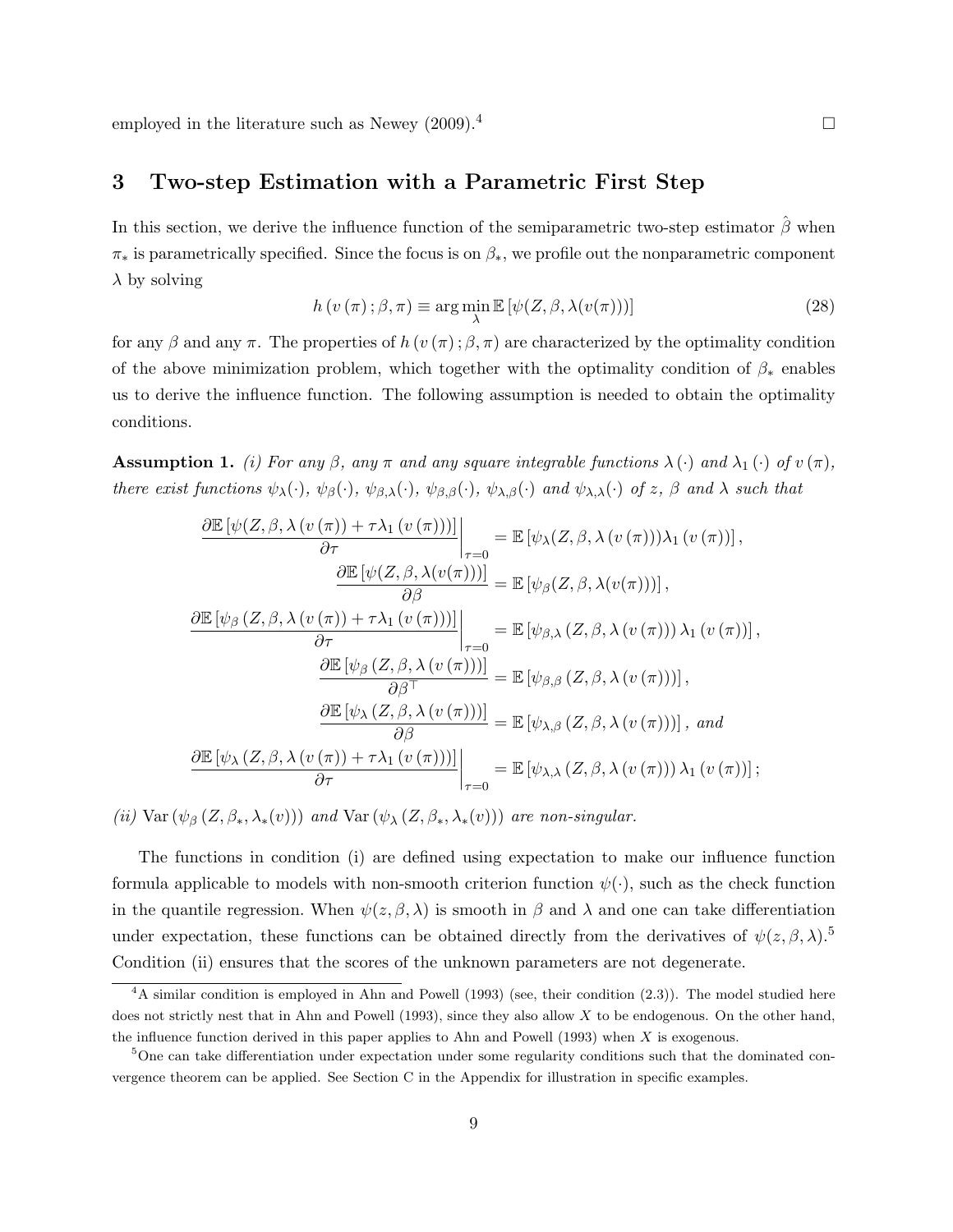From the optimality of  $h(v(\pi);\beta,\pi)$ , we have

$$
\mathbb{E}\left[\psi_{\lambda}\left(Z,\beta,h\left(v\left(\pi\right);\beta,\pi\right)\right)\lambda\left(v\left(\pi\right)\right)\right]=0\tag{29}
$$

for any function  $\lambda(v(\pi))$  of  $v(\pi)$  and any  $\beta$ . The profiled version of the minimization problem (1) becomes

$$
\min_{\beta} \mathbb{E} \left[ \psi(Z, \beta, h \left( v \left( \pi_* \right); \beta, \pi_* \right) ) \right]. \tag{30}
$$

Therefore,  $\beta_*$  satisfies the following first-order condition

$$
\mathbb{E}\left[J(Z,\beta_*,\pi_*)\right] = 0,\tag{31}
$$

where

$$
J(Z, \beta, \pi) \equiv \psi_{\beta} (Z, \beta, h (v(\pi); \beta, \pi)) + \psi_{\lambda} (Z, \beta, h (v(\pi); \beta, \pi)) \frac{\partial h (v(\pi); \beta, \pi)}{\partial \beta}, \tag{32}
$$

and the derivative  $\partial h(v(\pi); \beta, \pi) / \partial \beta$  exists by Assumption 1 and Assumption 2 below.<sup>6</sup>

The influence function of  $\hat{\beta}$  is calculated using the arguments in Newey (1994), which shows that the function  $J(Z, \beta, \pi)$  is the key for the calculation, because: (i)  $J(Z, \beta_*, \pi_*)$  is the score of  $\hat{\beta}$  when  $\pi_*$  is known; *(ii)* the impact of estimating  $\pi_*$  on the score function of  $\hat{\beta}$  is the derivative  $\partial \mathbb{E}[J(Z,\beta_*,\pi_*)]/\partial \pi^{\top}$  times the influence function of  $\hat{\pi}$ ; *(iii)* the Hessian matrix of  $\hat{\beta}$  is given by  $\partial \mathbb{E}\left[J(Z,\beta_*,\pi_*)\right]/\partial \beta^\top.$  <sup>7</sup>

For ease of notation, we suppress the dependence of the derivatives of  $\psi(z,\beta,\lambda)$  on the parameters when they are evaluated at the true parameter values. Therefore  $v \equiv v(\pi_*)$ ,  $\psi_\beta(Z) \equiv$  $\psi_{\beta}(Z,\beta_*,\lambda_*(v)), \psi_{\lambda}(Z) \equiv \psi_{\lambda}(Z,\beta_*,\lambda_*(v))$  and the other notations are understood similarly. Define

$$
g_*(v) \equiv \frac{\mathbb{E}\left[\psi_{\beta,\lambda}(Z)|v\right]}{\mathbb{E}\left[\psi_{\lambda,\lambda}(Z)|v\right]} \text{ and } \Psi_{\beta,\beta} \equiv -\mathbb{E}\left[\psi_{\beta,\beta}(Z) - \psi_{\lambda,\lambda}(Z) g_*(v) g_*(v)^\top\right].
$$
 (33)

The following assumption is also needed.

**Assumption 2.** (i) Differentiation under expectation of  $\psi_{\lambda}(\cdot)$  and  $\psi_{\beta}(\cdot)$  is allowed; (ii) the influence function of  $\hat{\pi}$  is  $\varphi_{\pi}(z)$ ; (iii)  $\Psi_{\beta,\beta}$  is non-singular; (iv)  $\psi_{\lambda,\beta}(Z) = \psi_{\beta,\lambda}(Z)$  almost surely; (v) h (v( $\pi$ );  $\beta$ ,  $\pi$ ) is continuously differentiable in  $\beta$  and  $\pi$  and  $v(\pi)$  is continuously differentiable in  $\pi$  for any  $\beta$  and  $\pi$ .

Assumption 2 imposes some mild regularity conditions. Differentiation under expectation allows one to switch the order of expectation and differentiation, which is explicitly assumed in Newey (1994). Condition (i) is needed since our derivation of the influence function closely follows

<sup>&</sup>lt;sup>6</sup>See (90) in the Appendix for the expression of  $\partial h(v(\pi);\beta,\pi)/\partial\beta$ .

<sup>&</sup>lt;sup>7</sup>A more formal discussion on the relevance of  $J(Z,\beta,\pi)$  can be found at the beginning of Section A in the Appendix.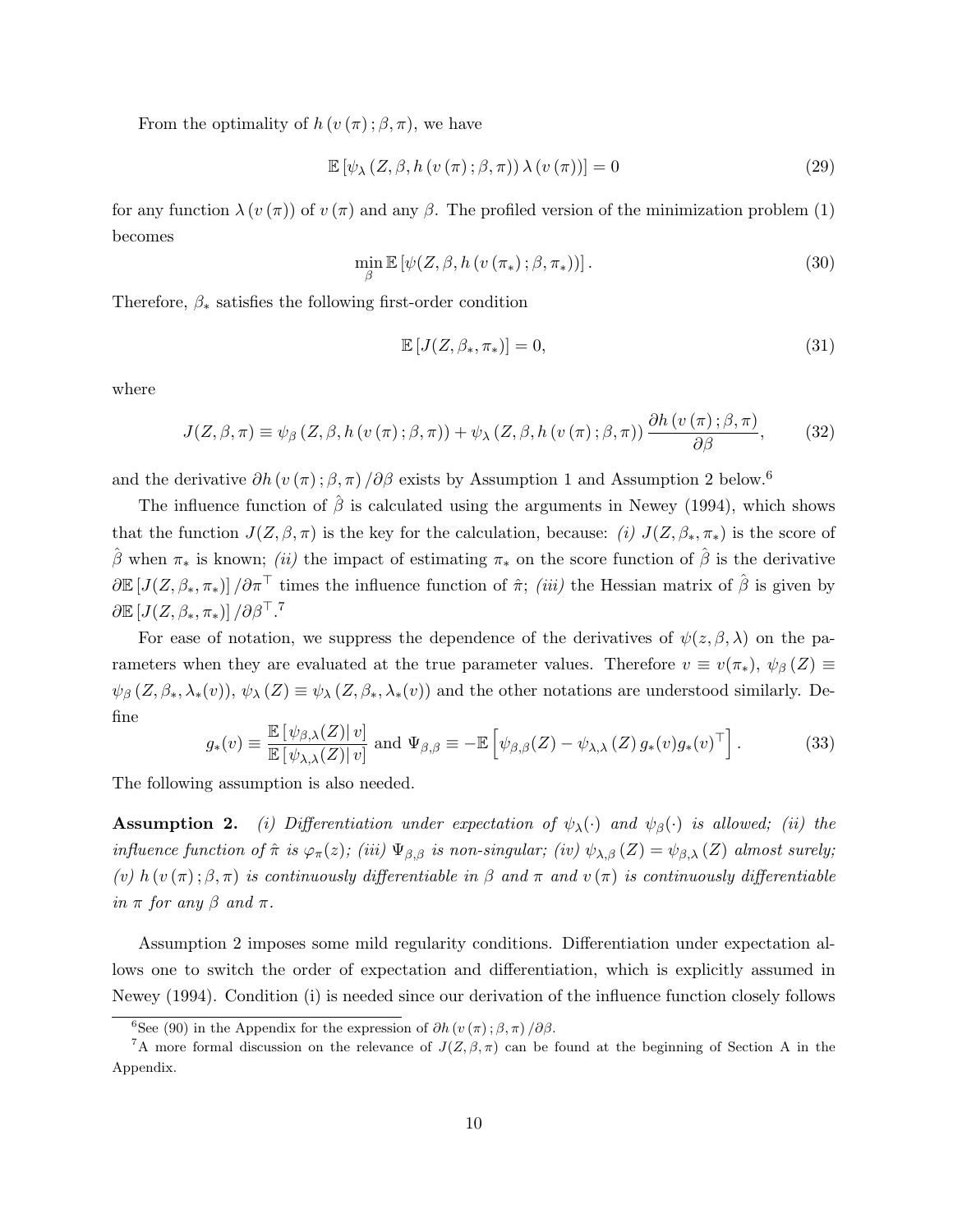the arguments in Newey (1994). Condition (ii) is on the influence function of  $\hat{\pi}$ , which can be derived from the specific first-stage estimation problem. Condition (iii) is a local identification condition on  $\beta_*$ , and Condition (iv) holds when  $\mathbb{E}[\psi(Z,\beta,\lambda)]$  is twice continuously differentiable. Condition (v) imposes smoothness conditions on the function  $h$  and the control variable  $v$ .

The influence function of  $\hat{\beta}$  with a parametric first-step estimation is provided in the following theorem.

Theorem 1 (Main Result). Suppose that Assumptions 1 and 2 hold. Then the influence function of  $\hat{\beta}$  is

$$
\Psi_{\beta,\beta}^{-1}(\varphi_{\beta}(Z) + \Psi_{\beta,\pi}\varphi_{\pi}(Z)),\tag{34}
$$

where

$$
\varphi_{\beta}(Z) \equiv \psi_{\beta}(Z) - g_*(v)\psi_{\lambda}(Z), \qquad (35)
$$

$$
\Psi_{\beta,\pi} \equiv \mathbb{E}\left[ \left( \delta_{\beta}(Z) - \delta_g(Z) \right) \frac{\partial v(\pi_*)}{\partial \pi^{\top}} \right],\tag{36}
$$

$$
\delta_{\beta}(Z) \equiv \left[\psi_{\lambda,\beta}\left(Z\right) - g_*(v)\psi_{\lambda,\lambda}\left(Z\right)\right] \frac{\partial \lambda_*(v)}{\partial v},\tag{37}
$$

$$
\delta_g(Z) \equiv \psi_\lambda\left(Z\right) \frac{\partial g_*(v)}{\partial v}.\tag{38}
$$

**Remark 1** (Asymptotic Variance of  $\hat{\beta}$ ). By Theorem 1, the asymptotic variance of  $\hat{\beta}$  takes the sandwich form

$$
AsyVar(\hat{\beta}) = \Psi_{\beta,\beta}^{-1} \Omega_* \Psi_{\beta,\beta}^{-1},
$$

where

$$
\Omega_* \equiv \lim_{n \to \infty} \text{Var}\left(n^{-1/2} \sum_{i=1}^n \left(\varphi_\beta\left(Z_i\right) + \Psi_{\beta,\pi} \varphi_\pi\left(Z_i\right)\right)\right)
$$

denotes the asymptotic variance of the score function of  $\hat{\beta}$ .

**Remark 2** (Index Restriction). The adjustment in the score function of  $\hat{\beta}$  can be simplified under an extra assumption

$$
\mathbb{E}\left[\psi_{\lambda}\left(Z\right)\middle| v\left(\pi_{*}\right),\frac{\partial v\left(\pi_{*}\right)}{\partial\pi^{\top}}\right]=0,\tag{39}
$$

because in this case,

$$
\Psi_{\beta,\pi} = \mathbb{E}\left[\delta_{\beta}(Z)\frac{\partial v(\pi_*)}{\partial \pi^{\top}}\right].
$$

Condition (39) is further implied by

$$
\mathbb{E}\left[\psi_{\lambda}\left(Z\right)|X,W\right]=0\tag{40}
$$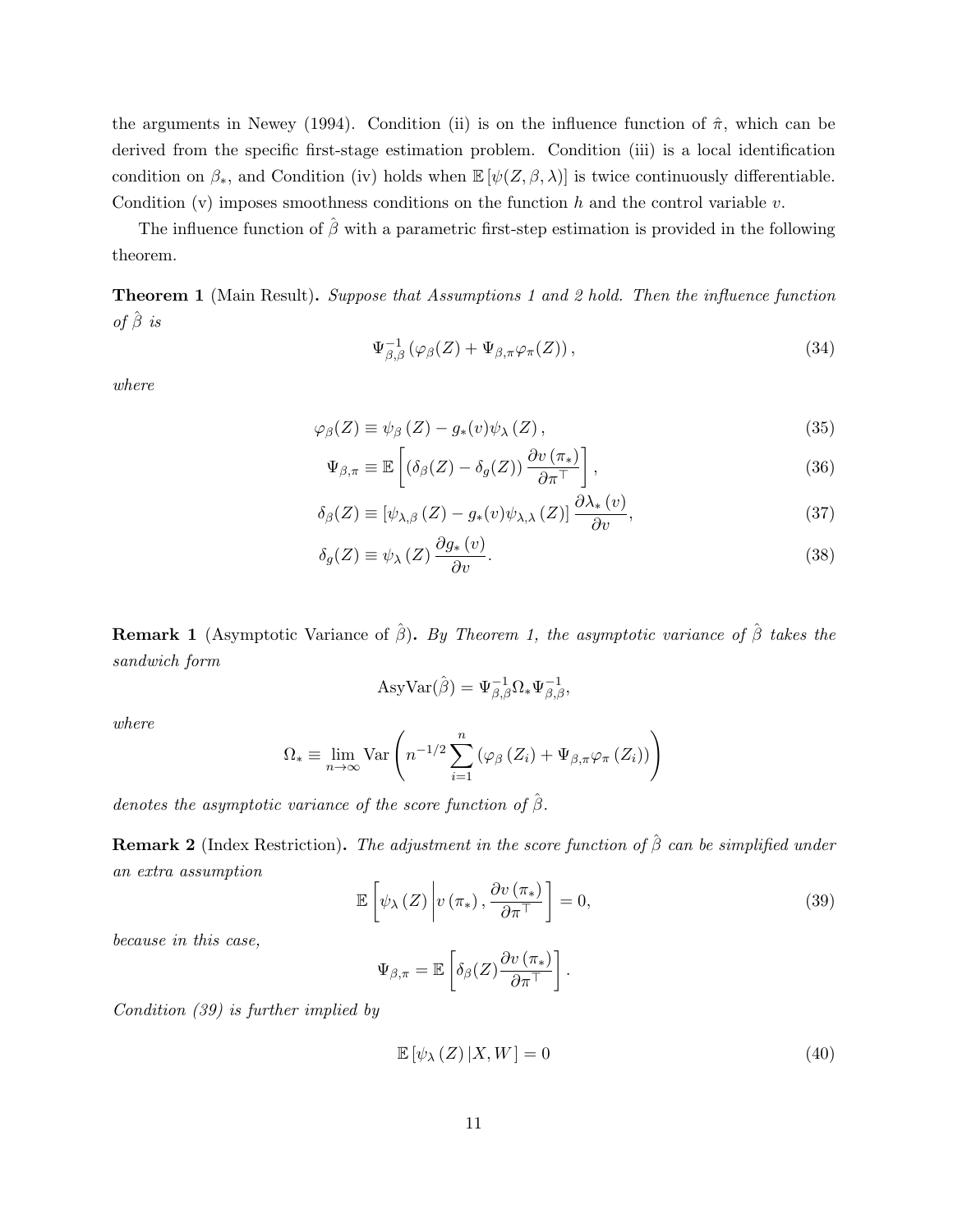since  $v(\pi_*) \equiv v(X, W, \pi_*)$  is a function of X and W. As we shall discuss in Section 5, condition (40) becomes the commonly used identification condition when the control variable approach is applied to specific models in the literature. On the other hand, in view of (29) the influence function of  $\hat{\beta}$  derived here only uses

$$
\mathbb{E}\left[\psi_{\lambda}\left(Z\right)|v\left(\pi_{*}\right)\right]=0\tag{41}
$$

and (31), which is different from (40). Although condition (40) is popular in the early literature, recent applications of the control variable approach such as Auerbach (2021) and Johnsson and Moon (2021) use variants of  $(41)$ , which are imposed on the control variables directly. Under the weaker condition  $(41)$ , Theorem 1 shows that the extra term

$$
\mathbb{E}\left[\delta_g(Z)\frac{\partial v\left(\pi_*\right)}{\partial \pi^\top}\right]
$$

in the influence function of  $\hat{\beta}$  may not be negligible, when assumption (39) does not hold.

## 4 Two-step Estimation with a Nonparametric First Step

In this section, we extend the influence function formula of  $\hat{\beta}$  obtained in the previous section to the case where  $\pi_*$  is nonparametrically specified in the first step. Suppose that there are L functions  $\pi_{*,l}(w_l)$   $(l = 1, \ldots, L)$  estimated separately in the first step. We first present the identification condition of  $\pi_{\ast,l}$ .

**Assumption 3.** For each  $l = 1, ..., L$ ,  $\pi_{*,l}$  is identified by the following conditional moment condition

$$
\mathbb{E}\left[\left.\mu_l(Z_l,\pi_{*,l})\right|W_l\right]=0,
$$

where  $\mu_l(z_l, \pi_l)$  is a first step residual function,  $Z_l$  is a sub-vector of Z and  $W_l$  is a sub-vector (of exogenous variables) of  $Z_l$ .

To derive the influence function of  $\hat{\beta}$  in this case, we follow Newey (1994) and consider any one-dimensional path of densities of Z indexed by  $\tau \in \mathbb{R}$  such that the path hits the true density at  $\tau = 0$ . Let  $\pi_{*,l,\tau}$  denote the counterpart of  $\pi_{*,l}$  under the path  $\tau$ , i.e.,  $\pi_{*,l,\tau}$  satisfies

$$
\mathbb{E}_{\tau}\left[\mu_l(Z_l, \pi_{*,l,\tau})\pi_l(W_l)\right] = 0\tag{42}
$$

for any square integrable function  $\pi_l(\cdot)$ , where  $\mathbb{E}_{\tau}[\cdot]$  denotes the conditional expectation taken under the path density indexed by  $\tau$ .

**Assumption 4.** (i) Suppose that there exists a function  $\mu_{l,\pi}(z_l, \pi_l)$  such that

$$
\frac{\partial \mathbb{E}\left[\mu_l(Z_l, \pi_{*,l,\tau})\pi_l(W_l)\right]}{\partial \tau}\bigg|_{\tau=0} = \mathbb{E}\left[\mu_{l,\pi}(Z_l, \pi_{*,l})\pi_l(W_l)\frac{\partial \pi_{*,l,\tau}(W_l)}{\partial \tau}\right]\bigg|_{\tau=0}
$$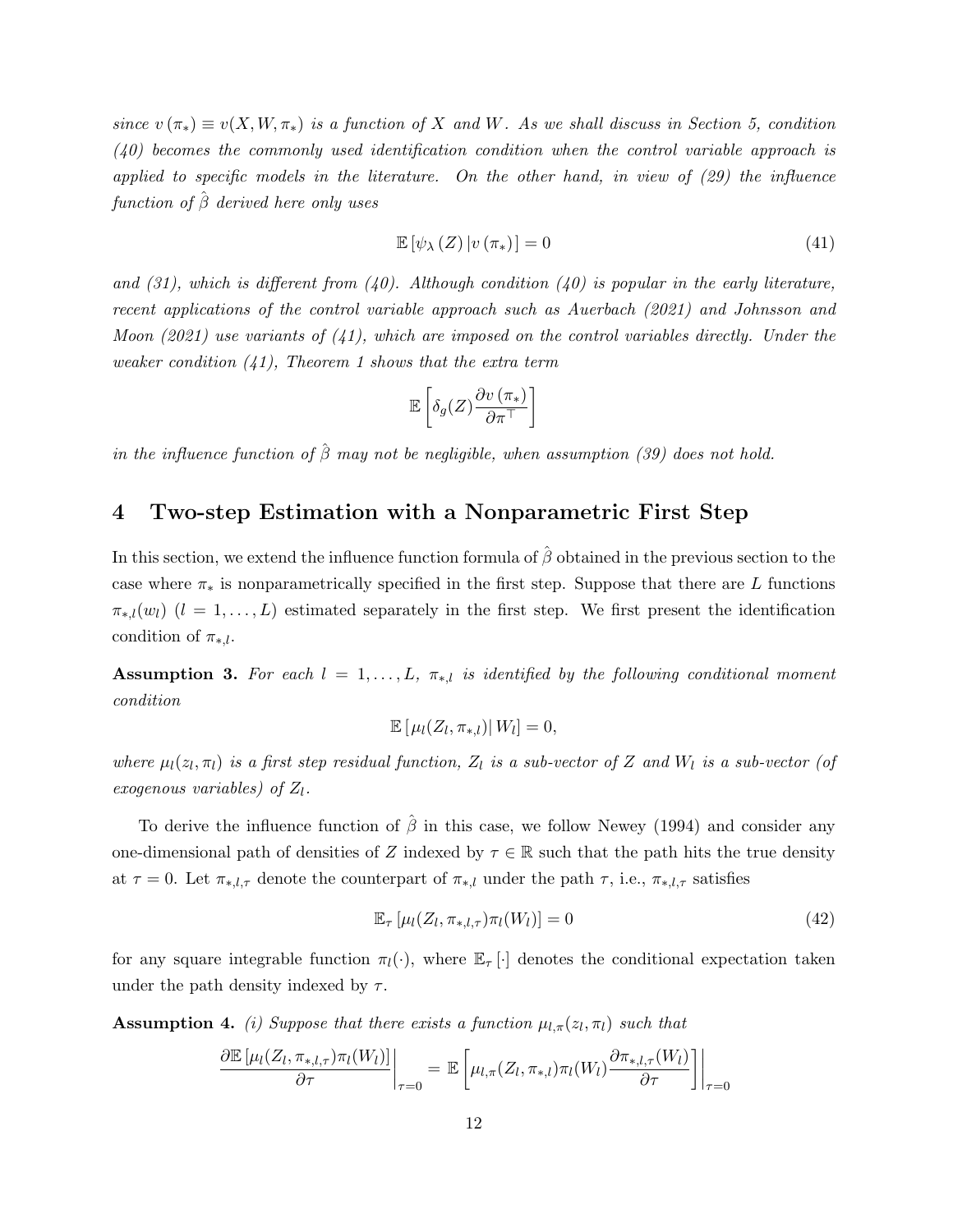for any square integrable function  $\pi_l(\cdot)$  and  $l = 1, \ldots, L;$  (ii)  $v(z, \pi)$  is differentiable in  $\pi \equiv$  $(\pi_1,\ldots,\pi_L)^\top$  and it depends on  $\pi$  only through its value  $\pi(w)$ ; (iii)  $|\mathbb{E}[\mu_{l,\pi}(Z_l,\pi_{*,l})|W_l]| > 0$ almost surely for  $l = 1, \ldots, L$ .

Assumption 4 is mainly used to derive the effect of the first step nonparametric estimator on the influence function of  $\beta$ . Condition (ii) imposes smoothness on the control variable in terms of  $\pi$ . Condition (iii) is intuitively a local identification condition of the unknown parameters  $\pi_{*,l}$   $(l = 1, \ldots, L).$ 

**Theorem 2** (Nonparametric First Step). Suppose that Assumptions 1,  $2(i, ii, iv, v)$ , 3 and 4 hold. Then the influence function of  $\hat{\beta}$  is

$$
\Psi_{\beta,\beta}^{-1}\left(\varphi_{\beta}(Z)+\delta_{\pi}(W)^{\top}\varphi_{\pi}(Z)\right),\,
$$

where  $\delta_{\pi}(W) \equiv (\delta_{1,\pi}(W_l), \ldots, \delta_{L,\pi}(W_L))^{\top}$ ,

$$
\delta_{l,\pi}(W_l) \equiv \mathbb{E}\left[\left[\delta_\beta(Z) - \delta_g(Z)\right] \frac{\partial v(\pi_*)}{\partial \pi_l} \middle| W_l\right], \text{ and} \tag{43}
$$

$$
\varphi_{\pi}(Z) \equiv -\left(\frac{\mu_1(Z_1, \pi_{*,1})}{\mathbb{E}\left[\mu_{1,\pi}(Z_1, \pi_{*,1})| W_1\right]}, \cdots, \frac{\mu_L(Z_L, \pi_{*,L})}{\mathbb{E}\left[\mu_{L,\pi}(Z_L, \pi_{*,L})| W_L\right]}\right)^{\top},\tag{44}
$$

 $\Psi_{\beta,\beta}$ ,  $\varphi_{\beta}(\cdot), \delta_{\beta}(\cdot)$  and  $\delta_{g}(\cdot)$  are defined in (33), (35), (37) and (38), respectively.

## 5 Applications

In this section, we provide the influence functions of the two-step estimators discussed in the first two examples of Section 2.<sup>8</sup> In view of Theorem 1 and Theorem 2, it is sufficient to calculate the quantities  $\varphi_{\beta}(Z), \varphi_{\pi}(Z), \delta_{\pi}(W), \Psi_{\beta,\pi}$  and  $\Psi_{\beta,\beta}$  in these examples.

**Example 1** (Mean Regression Continued). For ease of notation, we let  $Z_0 \equiv (X, W_0^\top)^\top$ . In this example, we have

$$
\psi(Z, \beta, \lambda(v(\pi))) = 2^{-1} (Y - m(Z_0, \beta) - \lambda(v(\pi)))^2.
$$
 (45)

Using the above expression, it is easy to calculate that  $9$ 

$$
\psi_{\lambda}(Z,\beta,\lambda(v(\pi))) = -(Y - m(Z_0,\beta) - \lambda(v(\pi))),\tag{46}
$$

$$
\psi_{\beta}\left(Z,\beta,\lambda\left(v\left(\pi\right)\right)\right)=-\left(Y-m(Z_0,\beta)-\lambda\left(v\left(\pi\right)\right)\right)m_{\beta}(Z_0,\beta),\tag{47}
$$

$$
\psi_{\lambda,\beta}\left(Z,\beta,\lambda\left(v\left(\pi\right)\right)\right)=m_{\beta}(Z_0,\beta)=\psi_{\beta,\lambda}\left(Z,\beta,\lambda\left(v\left(\pi\right)\right)\right),\tag{48}
$$

$$
\psi_{\beta,\beta}\left(Z,\beta,\lambda\left(v\left(\pi\right)\right)\right)=m_{\beta}\left(Z_0,\beta\right)m_{\beta}\left(Z_0,\beta\right)^{\top}-\left(Y-m\left(Z_0,\beta\right)-\lambda\left(v\left(\pi\right)\right)\right)m_{\beta,\beta}\left(Z_0,\beta\right),\qquad(49)
$$

$$
\psi_{\lambda,\lambda}(Z,\beta,\lambda(v(\pi)))=1,\tag{50}
$$

<sup>8</sup>Similar calculations apply to the third example in Section 2. The details can be found in Appendix D.

<sup>9</sup>See Section C in the Appendix for low-level sufficient conditions to justify Assumption 1.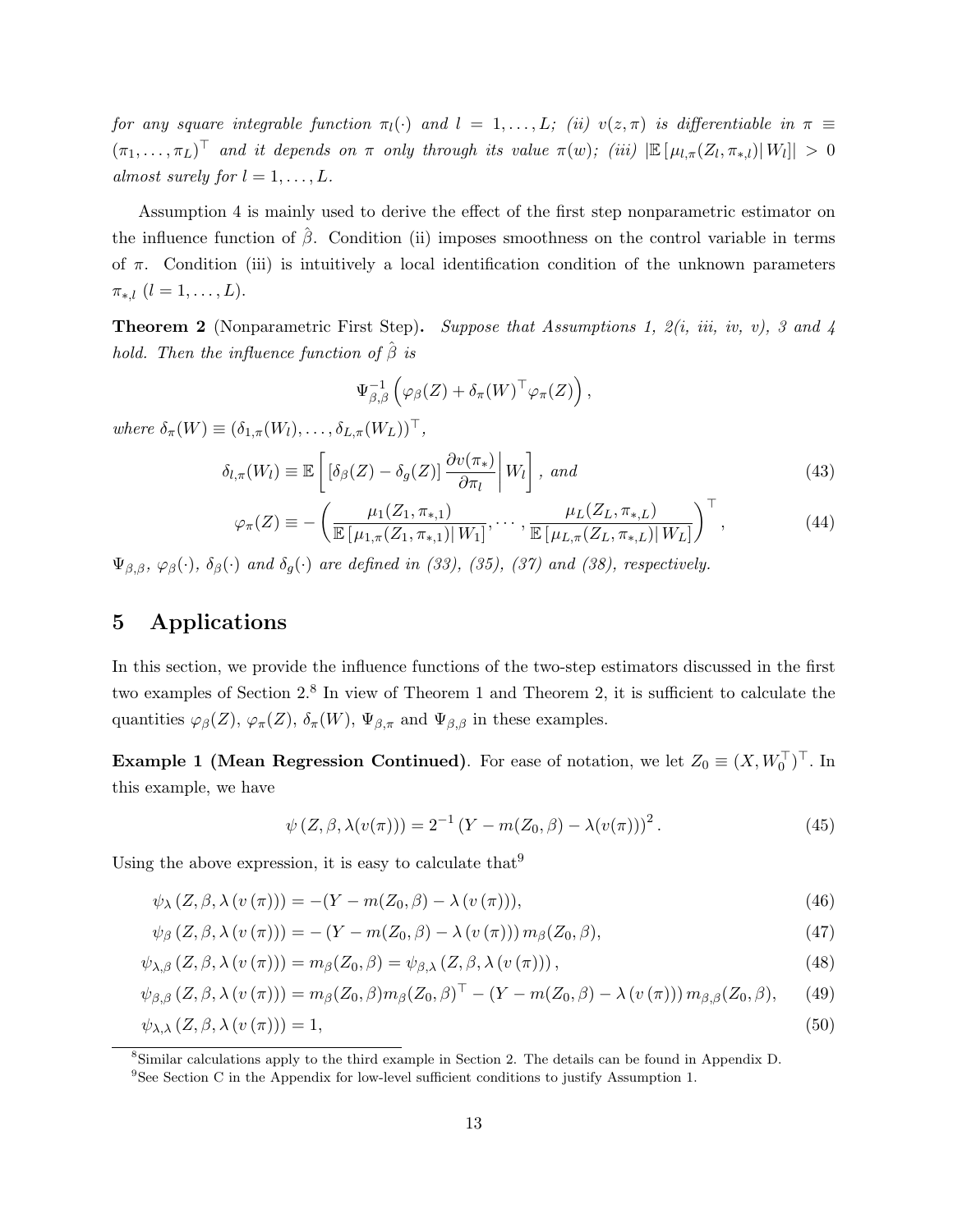for any function  $\lambda(v(\pi))$  of  $v(\pi)$ , where

$$
m_{\beta}(Z_0, \beta) \equiv \frac{\partial m(Z_0, \beta)}{\partial \beta} \text{ and } m_{\beta, \beta}(Z_0, \beta) \equiv \frac{\partial^2 m(Z_0, \beta)}{\partial \beta \partial \beta^{\top}}.
$$
 (51)

By (46), the first-order condition of the profiled nonparametric function  $h(v(\pi);\beta,\pi)$  can be written as

$$
\mathbb{E}\left[\left(Y - m(Z_0, \beta) - h\left(v\left(\pi\right); \beta, \pi\right)\right) \lambda\left(v\left(\pi\right)\right)\right] = 0
$$

for any function  $\lambda(v(\pi))$  of  $v(\pi)$  and any  $\beta$ , which immediately implies that in this example

$$
h(v(\pi); \beta, \pi) = \mathbb{E}\left[Y - m(Z_0, \beta)|v(\pi)\right],\tag{52}
$$

and therefore

$$
h(v(\pi_{*}); \beta_{*}, \pi_{*}) = \mathbb{E}[u|v] = \lambda_{*}(v).
$$
\n(53)

Let  $m_\beta(Z_0) \equiv m_\beta(Z_0, \beta_*)$ . Using the expressions in (46)-(50) and (53), we get

$$
\varphi_{\beta}(Z) = -\varepsilon(m_{\beta}(Z_0) - \mathbb{E}\left[m_{\beta}(Z_0)|v\right]),\tag{54}
$$

$$
\delta_{\beta}(Z) = (m_{\beta}(Z_0) - \mathbb{E}\left[m_{\beta}(Z_0) \middle| v\right]) \frac{\partial \mathbb{E}\left[u \middle| v\right]}{\partial v},\tag{55}
$$

$$
\delta_g(Z) = -\varepsilon \frac{\partial \mathbb{E}\left[m_\beta(Z_0)|\, v\right]}{\partial v} \text{ and } \tag{56}
$$

$$
\Psi_{\beta,\pi} = \mathbb{E}\left[ \left( \left( m_{\beta}(Z_0) - \mathbb{E}\left[ m_{\beta}(Z_0) \middle| v \right] \right) \frac{\partial \mathbb{E}\left[ u \middle| v \right]}{\partial v} + \varepsilon \frac{\partial \mathbb{E}\left[ m_{\beta}(Z_0) \middle| v \right]}{\partial v} \right) \frac{\partial v(\pi_*)}{\partial \pi^+} \right] \tag{57}
$$

when  $\pi_*$  is a finite-dimensional parameter vector. From (6), (46)-(50), the Hessian matrix takes the following form

$$
\Psi_{\beta,\beta} = -\mathbb{E}\left[m_{\beta}(Z_0)m_{\beta}(Z_0)^{\top} - \mathbb{E}\left[m_{\beta}(Z_0)|v\right]\mathbb{E}\left[m_{\beta}(Z_0)|v\right]^{\top}\right].
$$
\n(58)

From the components in (54), (57) and (58), the influence function of  $\hat{\beta}$ , when the influence function of the estimator  $\hat{\pi}$  of  $\pi_*$  is  $\varphi_{\pi}(Z)$ , can be readily computed using Theorem 1.

When the control variable  $v(\pi_*)$  is nonparametrically specified as the residual in the reduced form, i.e.,

$$
v\left(\pi_*\right) = X - \pi_*(W),
$$

where  $\pi_*(W) \equiv \mathbb{E}[X|W]$ , the general residual function is  $\mu(Z, \pi_*) = X - \pi_*(W)$ . In this case, it is easy to calculate that

$$
\varphi_{\pi}(Z) = X - \pi_{*}(W) \tag{59}
$$

and

$$
\delta_{\pi}(W) = -\mathbb{E}\left[\delta_{\beta}(Z) - \delta_{g}(Z)\right|W],\tag{60}
$$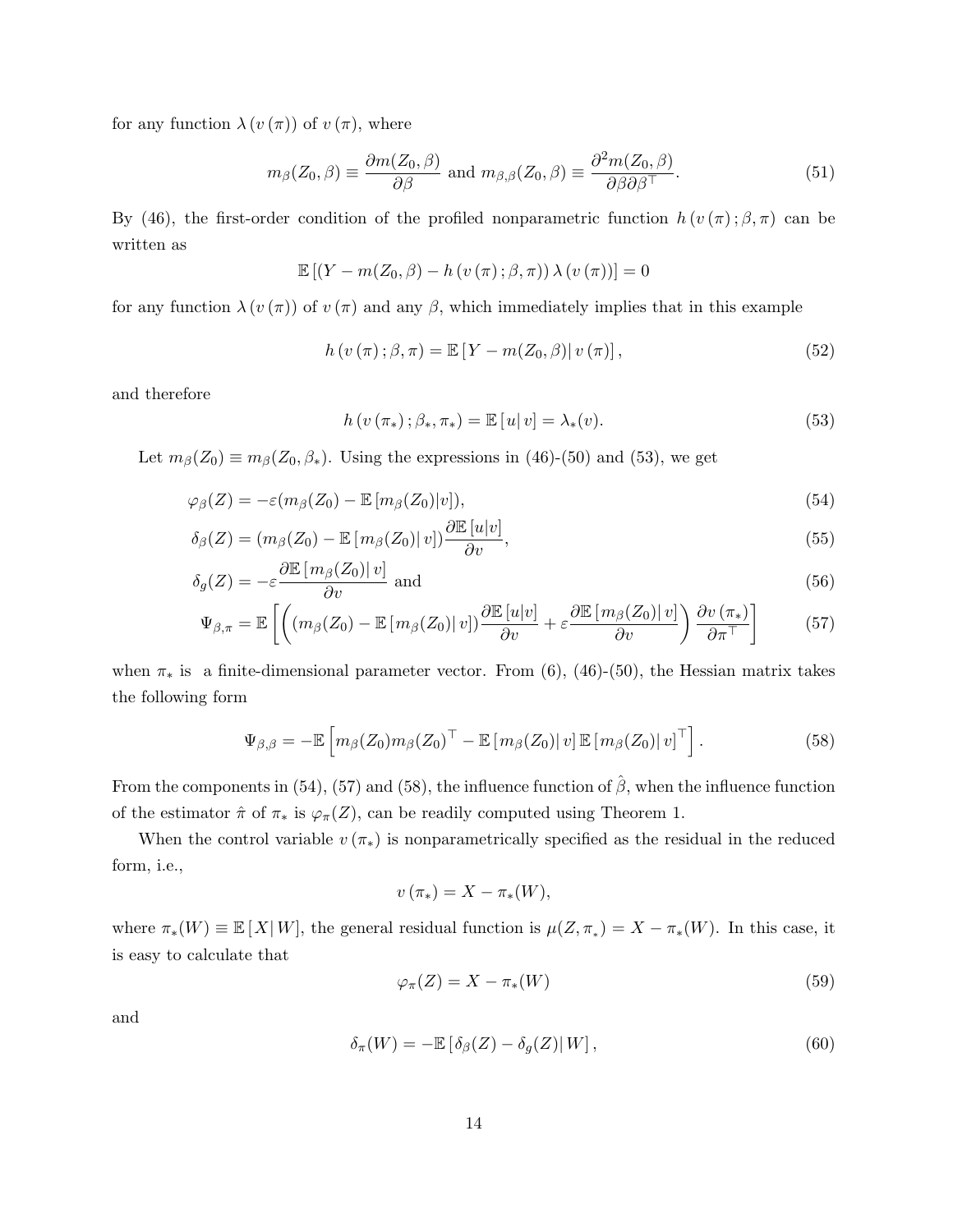where  $\delta_{\beta}(Z)$  and  $\delta_{q}(Z)$  are defined in (55) and (56) respectively. Using the components in (54), (58), (59) and (60), Theorem 2 implies that the influence function of the two-step estimator  $\hat{\beta}$  is

$$
\Psi_{\beta,\beta}^{-1}(\varphi_{\beta}(Z)+\delta_{\pi}(W)(X-\pi_*(W))).
$$

If condition (10) holds, we obtain

$$
\Psi_{\beta,\pi} = \mathbb{E}\left[ \left( m_{\beta}(Z_0) - \mathbb{E}\left[ m_{\beta}(Z_0) \right] v \right] \right) \frac{\partial \mathbb{E}\left[ u \middle| v \right]}{\partial v} \frac{\partial v(\pi_*)}{\partial \pi^{\top}} \right] \tag{61}
$$

in the case with a parametric first step, and

$$
\delta_{\pi}(W) = -\mathbb{E}\left[ \left( m_{\beta}(Z_0) - \mathbb{E}\left[ m_{\beta}(Z_0) \right] v \right] \right] \frac{\partial \mathbb{E}\left[ u \middle| v \right]}{\partial v} \middle| W \right] \tag{62}
$$

in the case with a nonparametric first step. Therefore, the influence function of  $\hat{\beta}$  is slightly simplified in both cases. Li and Wooldridge (2002) impose (10) and assume that  $m(Z_0, \beta) = W_0^{\top} \beta$ and  $v(\pi_*) = X - W^\top \pi_*$  to derive the main results. Under these extra conditions,

$$
\varphi_{\beta}(Z) = -\varepsilon \left( W_0 - \mathbb{E} \left[ W_0 | v \right] \right),\tag{63}
$$

$$
\Psi_{\beta,\pi} = -\mathbb{E}\left[ (W_0 - \mathbb{E}\left[ W_0 | v \right]) \frac{\partial \mathbb{E}\left[ u | v \right]}{\partial v} W^\top \right],\tag{64}
$$

$$
\Psi_{\beta,\beta} = -\mathbb{E}\left[W_0 W_0^\top - \mathbb{E}\left[W_0|v\right]\mathbb{E}\left[W_0|v\right]^\top\right].\tag{65}
$$

The influence function of the two-step estimator  $\hat{\beta}$  can be calculated using Theorem 1, the items in (63)-(65) and the influence function  $\varphi_{\pi}(Z)$  from the first-step estimation of  $\pi_{*}$ . In this case, the influence function implies the same asymptotic variance-covariance matrix of the trimming-based estimator proposed in Li and Wooldridge (2002) as indicated in their Conjecture 2.1.  $\Box$ 

Example 2 (Quantile Regression Continued). For ease of notation, we suppress the dependence of  $\beta$  and  $\lambda$  on  $\alpha$ , and of  $\pi$  on  $\tilde{\alpha}$ . Let  $Z_0 \equiv (X, W_0^{\top})^{\top}$  and  $\beta \equiv (\beta_1, \beta_2^{\top})^{\top}$ . In this example, we have

$$
\psi(Z,\beta,\lambda(v(\pi))) = \rho_{\alpha}(Y - Z_0^{\top}\beta - \lambda(v)). \tag{66}
$$

Using the above expression, it is easy to calculate that  $10$ 

$$
\frac{\partial \mathbb{E}\left[\rho_{\alpha}(Y - Z_0^{\top}\beta - \lambda\left(v\left(\pi\right)\right) - \tau\lambda_1\left(v\left(\pi\right)\right)\right)\right]}{\partial \tau}\Bigg|_{\tau=0}
$$
\n
$$
= \mathbb{E}\left[\left(1\left\{Y \leq Z_0^{\top}\beta + \lambda\left(v\left(\pi\right)\right)\right\} - \alpha\right)\lambda_1\left(v\left(\pi\right)\right)\right]
$$
\n(67)

for any functions  $\lambda(v(\pi))$  and  $\lambda_1(v(\pi))$  of  $v(\pi)$ , which implies that

$$
\psi_{\lambda} (Z, \beta, \lambda (v(\pi))) = 1 \left\{ Y \le Z_0^{\top} \beta + \lambda (v(\pi)) \right\} - \alpha.
$$
 (68)

<sup>&</sup>lt;sup>10</sup>See Section C in the Appendix for low-level sufficient conditions to justify Assumption 1.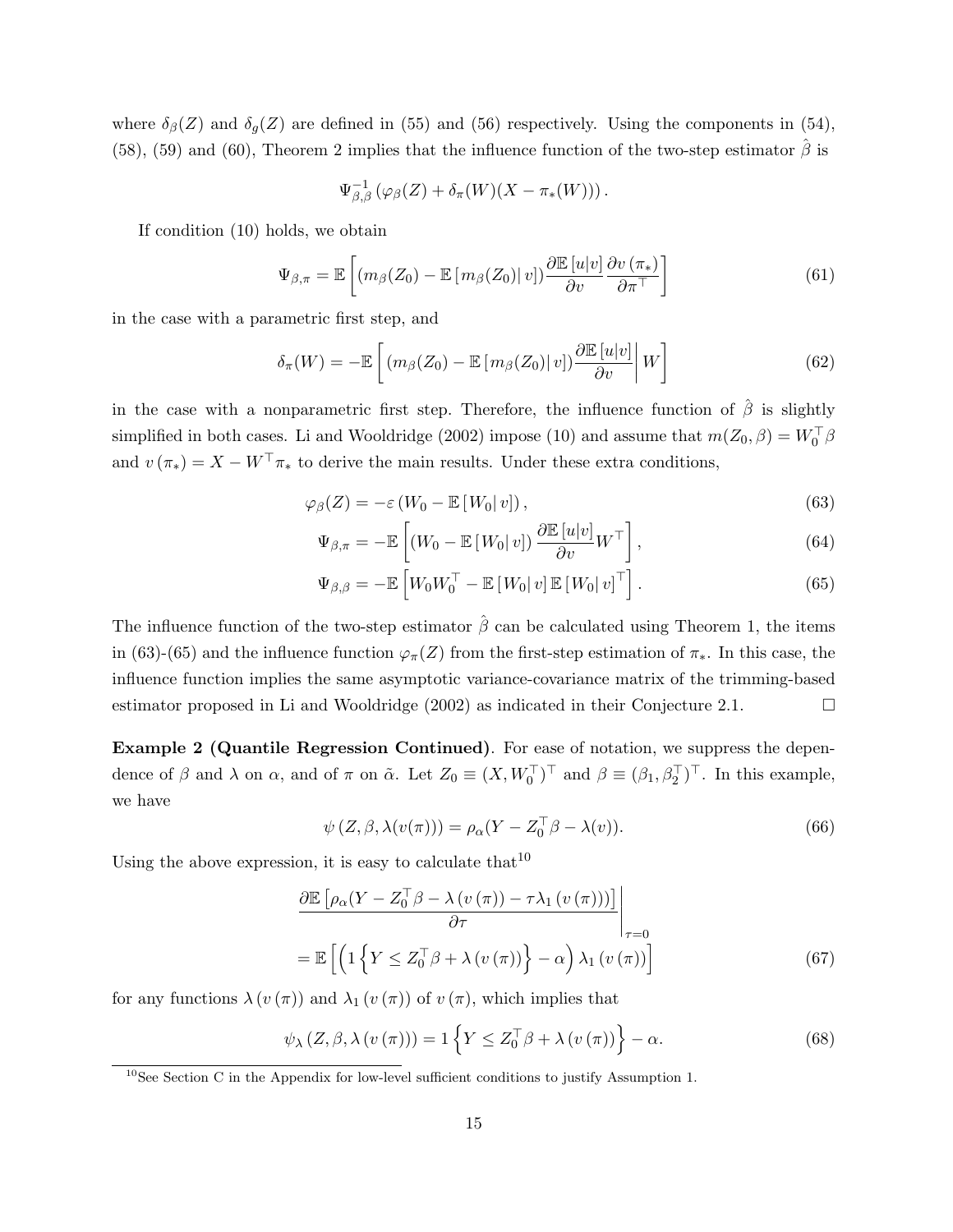Applying the above expression to the first-order condition (29), we see that  $h(v(\pi); \beta, \pi)$  is the conditional  $\alpha$ -quantile function of  $Y - Z_0^{\top} \beta$  given  $v(\pi)$ , and therefore<sup>11</sup>

$$
h(v(\pi_{*}); \beta_{*}, \pi_{*}) = Q_{u|v}^{\alpha}(v) = \lambda_{*}(v).
$$
\n(69)

Let  $f_{\varepsilon}(\cdot|Z_0, v(\pi))$  denote the conditional density function of  $\varepsilon$  given  $(Z_0^{\top}, v(\pi))^{\top}$ . By (66), it is easy to calculate that

$$
\psi_{\beta}\left(Z,\beta,\lambda\left(v\left(\pi\right)\right)\right)=\left(1\left\{ Y\leq Z_{0}^{\top}\beta+\lambda\left(v\left(\pi\right)\right)\right\} -\alpha\right)Z_{0},\tag{70}
$$

$$
\psi_{\lambda,\beta}\left(Z,\beta,\lambda\left(v\left(\pi\right)\right)\right)=f_{\varepsilon}\left(Z_{0}^{\top}\left(\beta-\beta_{*}\right)+\lambda\left(v\left(\pi\right)\right)-\lambda_{*}\left(v\right)\middle|Z_{0},v\left(\pi\right)\right)Z_{0},\tag{71}
$$

$$
\psi_{\beta,\beta}\left(Z,\beta,\lambda\left(v\left(\pi\right)\right)\right) = f_{\varepsilon}\left(Z_0^{\top}(\beta-\beta_*)+\lambda\left(v\left(\pi\right)\right)-\lambda_*(v)\middle|Z_0,v\left(\pi\right)\right)Z_0Z_0^{\top},\tag{72}
$$

$$
\psi_{\lambda,\lambda}(Z,\beta,\lambda(v(\pi))) = f_{\varepsilon}\left(Z_0^{\top}(\beta-\beta_*)+\lambda(v(\pi))-\lambda_*(v)\Big|Z_0,v(\pi)\right),\tag{73}
$$

and  $\psi_{\beta,\lambda}(Z,\beta,\lambda(v(\pi))) = \psi_{\lambda,\beta}(Z,\beta,\lambda(v(\pi)))$  for any function  $\lambda(v(\pi))$  of  $v(\pi)$ .

Using  $(68)-(73)$ , we get

$$
\varphi_{\beta}(Z) = (1\{\varepsilon \le 0\} - \alpha) (Z_0 - g_*(v)), \qquad (74)
$$

$$
\delta_{\beta}(Z) = f_{\varepsilon}(0|Z_0, v) (Z_0 - g_*(v)) \frac{\partial Q_{u|v}^{\alpha}(v)}{\partial v}, \tag{75}
$$

$$
\delta_g(Z) = (1\{\varepsilon \le 0\} - \alpha) \frac{\partial g_*(v)}{\partial v}, \text{ and} \tag{76}
$$

$$
\Psi_{\beta,\pi} = \mathbb{E}\left[ \left( f_{\varepsilon}\left(0|Z_0,v\right)\left(Z_0 - g_*(v)\right) \frac{\partial Q_{u|v}^{\alpha}(v)}{\partial v} - \left(1\left\{\varepsilon \le 0\right\} - \alpha\right) \frac{\partial g_*(v)}{\partial v} \right) \frac{\partial v\left(\pi_*\right)}{\partial \pi^{\top}} \right] \tag{77}
$$

when  $\pi_*$  is a finite-dimensional parameter vector, where

$$
g_*\left(v\right) = \frac{\mathbb{E}\left[f_\varepsilon\left(0|Z_0,v\right)Z_0|v\right]}{\mathbb{E}\left[f_\varepsilon\left(0|Z_0,v\right)|v\right]}.
$$

From (69)-(73), the Hessian matrix takes the following form

$$
\Psi_{\beta,\beta} = -\mathbb{E}\left[f_{\varepsilon}\left(0|Z_0,v\right)\left(Z_0Z_0^{\top} - g_*(v)g_*(v)^{\top}\right)\right].\tag{78}
$$

Using the components in (74), (77) and (78), the influence function of  $\hat{\beta}$ , when the influence function of the estimator  $\hat{\pi}$  of  $\pi_*$  is  $\varphi_{\pi}(Z)$ , can be readily computed using Theorem 1.

When the control variable  $v(\pi_*)$  is nonparametrically specified as the residual from the reduced form, i.e.,

$$
v\left(\pi_*\right)=X-\pi_*(W),
$$

where  $\pi_*(w) = Q^{\tilde{\alpha}}_{X|W}(w)$  denotes the conditional  $\tilde{\alpha}$ -quantile function of X given W for some  $\tilde{\alpha} \in (0, 1)$ , the first-stage residual function becomes

$$
\mu(Z,\pi_*)=1\{X\leq \pi_*(W)\}-\tilde{\alpha}.
$$

<sup>&</sup>lt;sup>11</sup>To make the notation consistent to Thereom 1, we suppress the dependence of  $\beta_*$  and  $\lambda_*(v)$  on  $\alpha$ .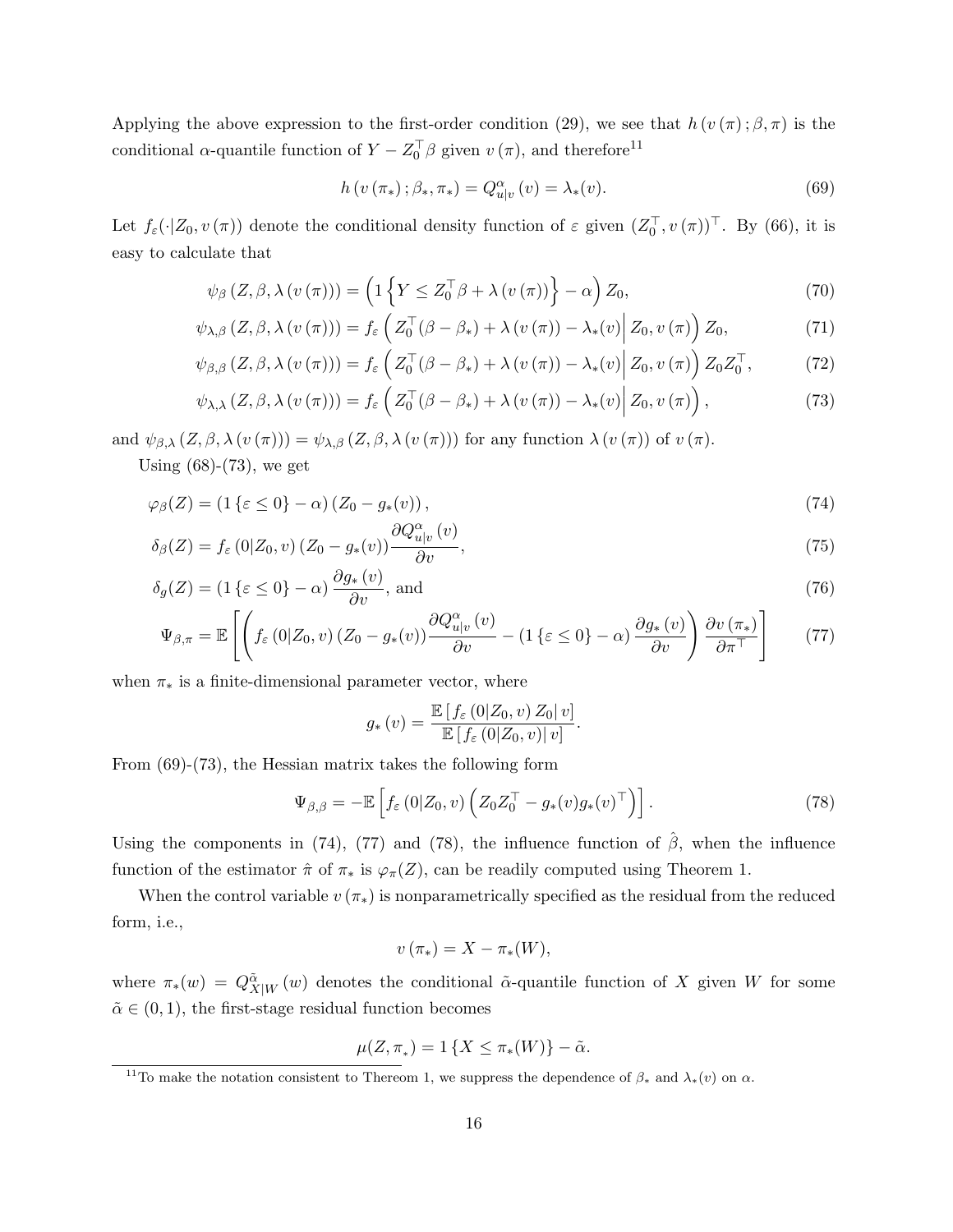Therefore in this case,

$$
\varphi_{\pi}(Z) = -\frac{1\left\{X \le \pi_*(W)\right\} - \tilde{\alpha}}{f_{X|W}(\pi_*(W))},\tag{79}
$$

where  $f_{X|W}(\cdot)$  denotes the conditional density of X given W, and

$$
\delta_{\pi}(W) = -\mathbb{E}\left[\delta_{\beta}(Z) - \delta_{g}(Z)|W\right],\tag{80}
$$

where  $\delta_{\beta}(Z)$  and  $\delta_{g}(Z)$  are defined in (75) and (76) respectively. Using the components in (74), (78), (79) and (80), Theorem 2 implies that the influence function of the two-step estimator in this case is

$$
\Psi_{\beta,\beta}^{-1}\left(\varphi_{\beta}(Z) - \delta_{\pi}(W)\frac{1\left\{X_i \leq \pi_*(W)\right\} - \tilde{\alpha}}{f_{X|W}(\pi_*(W))}\right). \tag{81}
$$

If condition (20) holds, we get

$$
\Psi_{\beta,\pi} = \mathbb{E}\left[f_{\varepsilon}\left(0|Z_0,v\right)\left(Z_0 - g_*(v)\right)\frac{\partial Q_{u|v}^{\alpha}(v)}{\partial v}W^{\top}\right]
$$
\n(82)

in the case with the parametric first step  $v(\pi_*) = X - W^\top \pi_*$ , and

$$
\delta_{\pi}(W) = -\mathbb{E}\left[f_{\varepsilon}(0|Z_0, v) (Z_0 - g_*(v)) \frac{\partial Q_{u|v}^{\alpha}(v)}{\partial v} \middle| W\right]
$$
\n(83)

in the case with a nonparametric first step. Therefore the influence function of  $\hat{\beta}$  is slightly simplified in both cases. Moreover, under (13) and (20), the asymptotic variance of  $\hat{\beta}$  implied by its influence function (which can be calculated using  $(74)$ ,  $(78)$  and  $(82)$ ) is similar to the one stated in Theorem 3.1 in Lee (2007).

#### 6 Conclusion

In this paper, we derive the influence function of semiparametric two-step estimators where an unknown function/control variable is estimated in a first-step estimation which can be parametric, semiparametric or fully nonparametric. The influence function is derived under an index restriction that is imposed directly on the control variable and hence is different from the commonly adopted identification condition in the literature, which is imposed on all exogenous variables. As a result, the influence function formula derived in this paper contains an additional term which may not be negligible. The general influence function formula is illustrated in a mean regression example, a quantile regression example and a sample selection example where the control variable approach is taken for identification and consistent estimation of structural parameters with endogenous explanatory variables.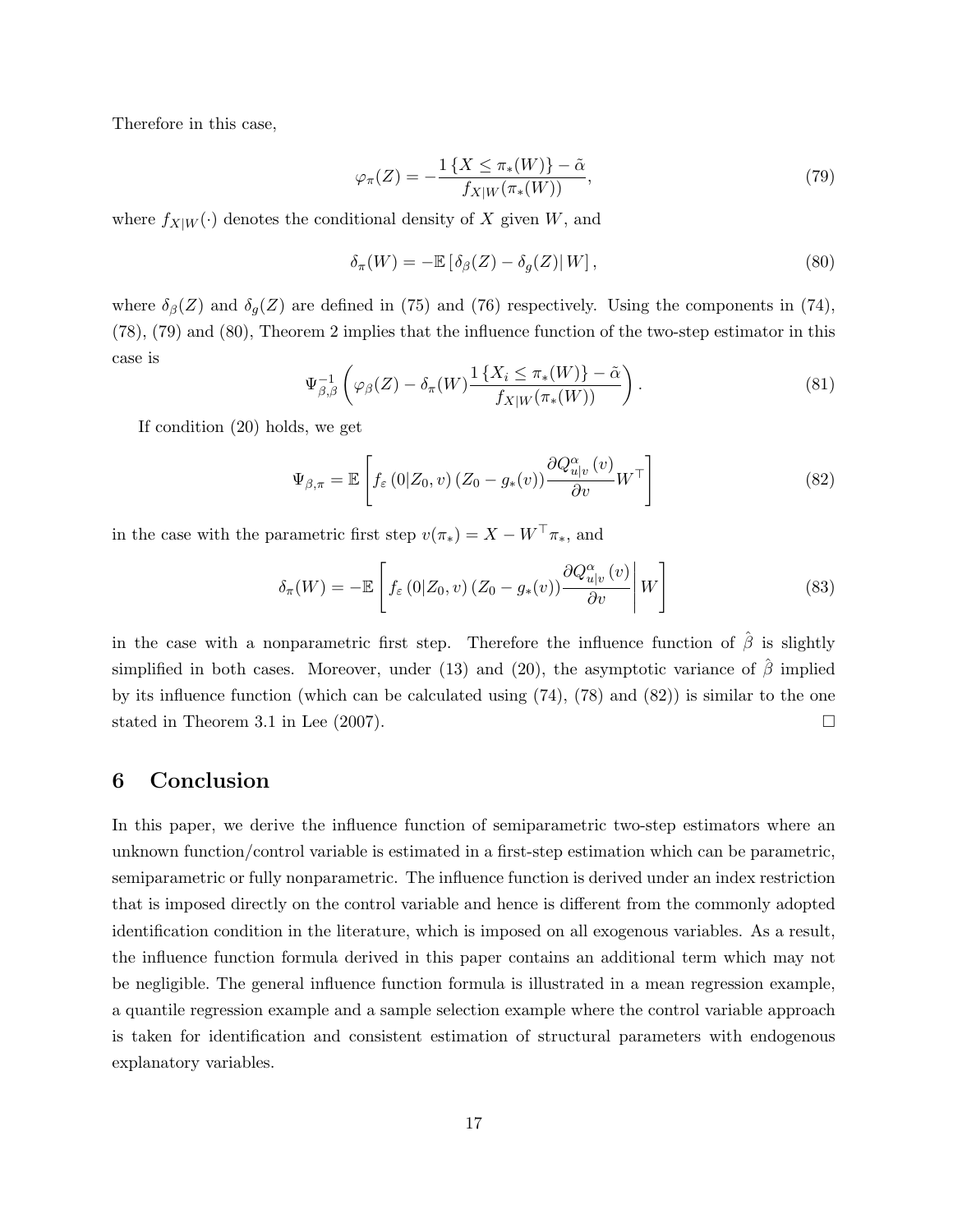In the three examples discussed in the paper, the index restriction used for deriving the influence function turns out to be implied by the commonly adopted conditional moment condition given all exogenous variables, which indicates that the latter conditional moment condition may provide over-identification restriction to the unknown parameters. Therefore, the commonly used estimation procedure based on (1) may be inefficient since it is invariant under the index restriction and the conditional moment condition. To the best of our knowledge, semiparametric efficiency and efficient estimation haven't been explored in the control variable literature. Some fruitful results may be obtained through generalizing the existing methodology on the semiparametric efficiency bound calculation (see, e.g., Newey (1990) and Chamberlain (1992), and also see Severini and Tripathi (2013) for a recent survey), to allow for generated control variables in the conditional moment condition. The semiparametric efficiency, as well as the influence function of the efficient estimator, is left for future investigations.

### References

- AHN, H., AND J. L. POWELL (1993): "Semiparametric estimation of censored selection models with a nonparametric selection mechanism," Journal of Econometrics, 58(1-2), 3–29.
- AUERBACH, E. (2021): "Identification and estimation of a partially linear regression model using network data," arXiv preprint arXiv:1903.09679.
- BLUNDELL, R. W., AND J. L. POWELL (2004): "Endogeneity in semiparametric binary response models," The Review of Economic Studies, 71(3), 655–679.
- Cavanagh, C., and R. P. Sherman (1998): "Rank estimators for monotonic index models," Journal of Econometrics, 84(2), 351–382.
- CHAMBERLAIN, G. (1992): "Efficiency bounds for semiparametric regression," Econometrica: Journal of the Econometric Society, pp. 567–596.
- Das, M., W. K. Newey, and F. Vella (2003): "Nonparametric estimation of sample selection models," The Review of Economic Studies, 70(1), 33–58.
- ESCANCIANO, J. C., D. JACHO-CHÁVEZ, AND A. LEWBEL (2016): "Identification and estimation of semiparametric two-step models," Quantitative Economics, 7(2), 561–589.
- HAHN, J., Z. LIAO, AND G. RIDDER (2018): "Nonparametric two-step sieve M estimation and inference," Econometric Theory, 34(6), 1281–1324.
- HAHN, J., AND G. RIDDER (2013): "Asymptotic variance of semiparametric estimators with generated regressors,"  $Econometrica$ , 81(1), 315–340.
- (2019): "Three-stage semi-parametric inference: Control variables and differentiability," Journal of econometrics, 211(1), 262–293.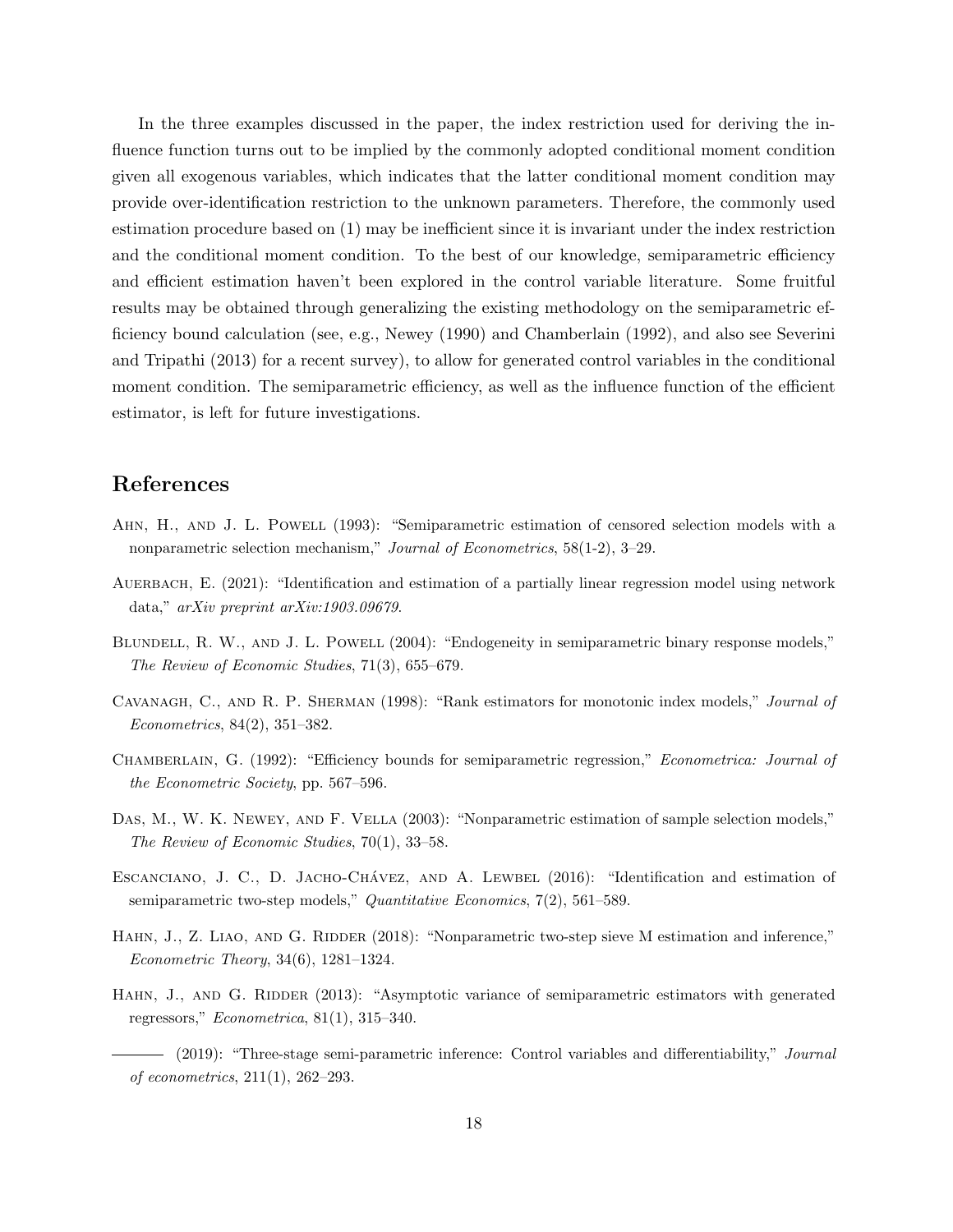- Heckman, J. J. (1976): "The common structure of statistical models of truncation, sample selection and limited dependent variables and a simple estimator for such models," in Annals of economic and social measurement, volume 5, number 4, pp. 475–492. NBER.
- Ichimura, H. (1993): "Semiparametric least squares (SLS) and weighted SLS estimation of single-index models," Journal of Econometrics, 58(1-2), 71–120.
- Imbens, G. W., and W. K. Newey (2009): "Identification and estimation of triangular simultaneous equations models without additivity," Econometrica, 77(5), 1481–1512.
- Johnsson, I., and H. R. Moon (2021): "Estimation of peer effects in endogenous social networks: Control function approach," Review of Economics and Statistics, 103(2), 328–345.
- LEE, S. (2007): "Endogeneity in quantile regression models: A control function approach," Journal of Econometrics, 141(2), 1131–1158.
- LI, Q., AND J. M. WOOLDRIDGE (2002): "Semiparametric estimation of partially linear models for dependent data with generated regressors," Econometric Theory, 18(3), 625–645.
- MAMMEN, E., C. ROTHE, AND M. SCHIENLE (2012): "Nonparametric regression with nonparametrically generated covariates," The Annals of Statistics, 40(2), 1132–1170.
- (2016): "Semiparametric estimation with generated covariates," *Econometric Theory*, 32(5), 1140– 1177.
- Newey, W. K. (1990): "Semiparametric efficiency bounds," Journal of applied econometrics, 5(2), 99–135.
- (1994): "The asymptotic variance of semiparametric estimators," *Econometrica: Journal of the* Econometric Society, pp. 1349–1382.
- (2009): "Two-step series estimation of sample selection models," The Econometrics Journal, 12, S217–S229.
- Newey, W. K., J. L. Powell, and F. Vella (1999): "Nonparametric estimation of triangular simultaneous equations models," Econometrica, 67(3), 565–603.
- Powell, J. L., J. H. Stock, and T. M. Stoker (1989): "Semiparametric estimation of index coefficients," Econometrica: Journal of the Econometric Society, pp. 1403–1430.
- Rivers, D., and Q. H. Vuong (1988): "Limited information estimators and exogeneity tests for simultaneous probit models," Journal of econometrics, 39(3), 347–366.
- Severini, T. A., and G. Tripathi (2013): "Semiparametric efficiency bounds for microeconometric models: A survey," Foundations and Trends@ in Econometrics,  $6(3-4)$ , 163-397.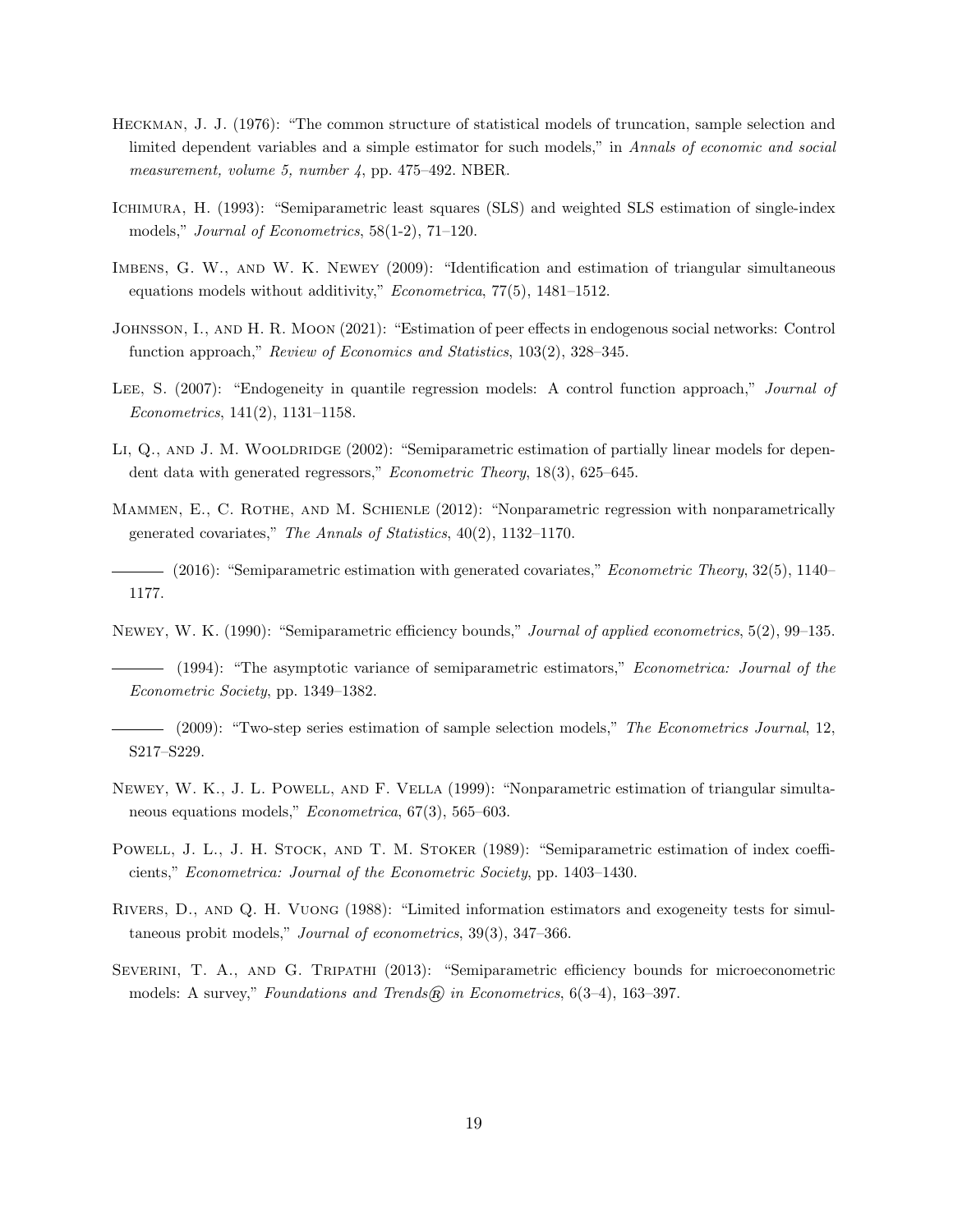## Appendix

## A Proof of Theorem 1

The theorem is proved using the arguments in Sections 2 and 3 of Newey (1994). Specifically under Assumptions 1(i) and 2(i), (3.10) in Newey (1994) shows that the influence function of  $\hat{\beta}$  can be derived from (31), and it takes the following form

$$
-\left(\frac{\partial \mathbb{E}\left[J(Z,\beta_*,\pi_*)\right]}{\partial \beta^\top}\right)^{-1}\left(J(Z,\beta_*,\pi_*)+\eta(Z)\right),\tag{84}
$$

where  $\eta(Z)$  satisfies  $\mathbb{E}[\eta(Z)] = 0$  and

$$
\frac{\partial \mathbb{E}\left[J(Z,\beta_*,\pi_{*,\tau})\right]}{\partial \tau} = \mathbb{E}\left[\eta(Z)\frac{\partial \ln(f_{z,\tau}(Z))}{\partial \tau}\right],\tag{85}
$$

where  $f_{z,\tau}(\cdot)$  denotes any one-dimensional path of density of Z indexed by  $\tau \in \mathbb{R}$  such that the path hits the true density at  $\tau = 0$ , and  $\pi_{*,\tau}$  is the counterpart of  $\pi_*$  under the path density  $f_{z,\tau}(\cdot)$ . Let  $\varphi_{\pi}(Z)$  denote the influence function of the first-step estimator, that is  $\mathbb{E}[\varphi_{\pi}(Z)] = 0$  and

$$
\frac{\partial \pi_{*,\tau}}{\partial \tau} = \mathbb{E}\left[\varphi_{\pi}(Z) \frac{\partial \ln(f_{z,\tau}(Z))}{\partial \tau}\right].
$$
\n(86)

From  $(85)$  and  $(86)$ , we get

$$
\eta(Z) = \frac{\partial \mathbb{E}\left[J(Z, \beta_*, \pi_*)\right]}{\partial \pi^{\top}} \varphi_{\pi}(Z),
$$

and hence the influence function of  $\hat{\beta}$  is

$$
-\left(\frac{\partial \mathbb{E}\left[J(Z,\beta_*,\pi_*)\right]}{\partial \beta^{\top}}\right)^{-1}\left(J(Z,\beta_*,\pi_*)+\frac{\partial \mathbb{E}\left[J(Z,\beta_*,\pi_*)\right]}{\partial \pi^{\top}}\varphi_{\pi}(Z)\right) \tag{87}
$$

by Newey (1994). It remains to find the explicit forms of  $J(Z, \beta_*, \pi_*), \partial \mathbb{E}[J(Z, \beta_*, \pi_*)]/\partial \pi^{\top}$  and  $\partial \mathbb{E}[J(Z,\beta_*,\pi_*)]/\partial \beta^{\top}$ , which are calculated below in (94), (100) and (101) respectively.

The rest of the proof proceeds in three steps. Step 1 and Step 2 contain auxiliary results which are used in Step 3. The main result of the theorem is proved in Step 3.

Step 1. In this step, we show that

$$
\mathbb{E}\left[\psi_{\lambda}\left(Z,\beta_{*},\lambda_{*}\left(v\right)\right)|v\right]=0.\tag{88}
$$

First note that  $h(v(\pi); \beta, \pi)$  satisfies the first-order condition

$$
\mathbb{E}\left[\psi_{\lambda}\left(Z,\beta,h\left(v\left(\pi\right);\beta,\pi\right)\right)\lambda\left(v\left(\pi\right)\right)\right]=0\tag{89}
$$

for any function  $\lambda(v(\pi))$  of  $v(\pi)$ . Evaluating (89) at  $(\beta_*, \pi_*)$  and using  $h(v(\pi_*); \beta_*, \pi_*) = \lambda_*(v)$ , we obtain

$$
\mathbb{E}\left[\psi_{\lambda}(Z,\beta_*,\lambda_*(v))\lambda(v)\right]=0
$$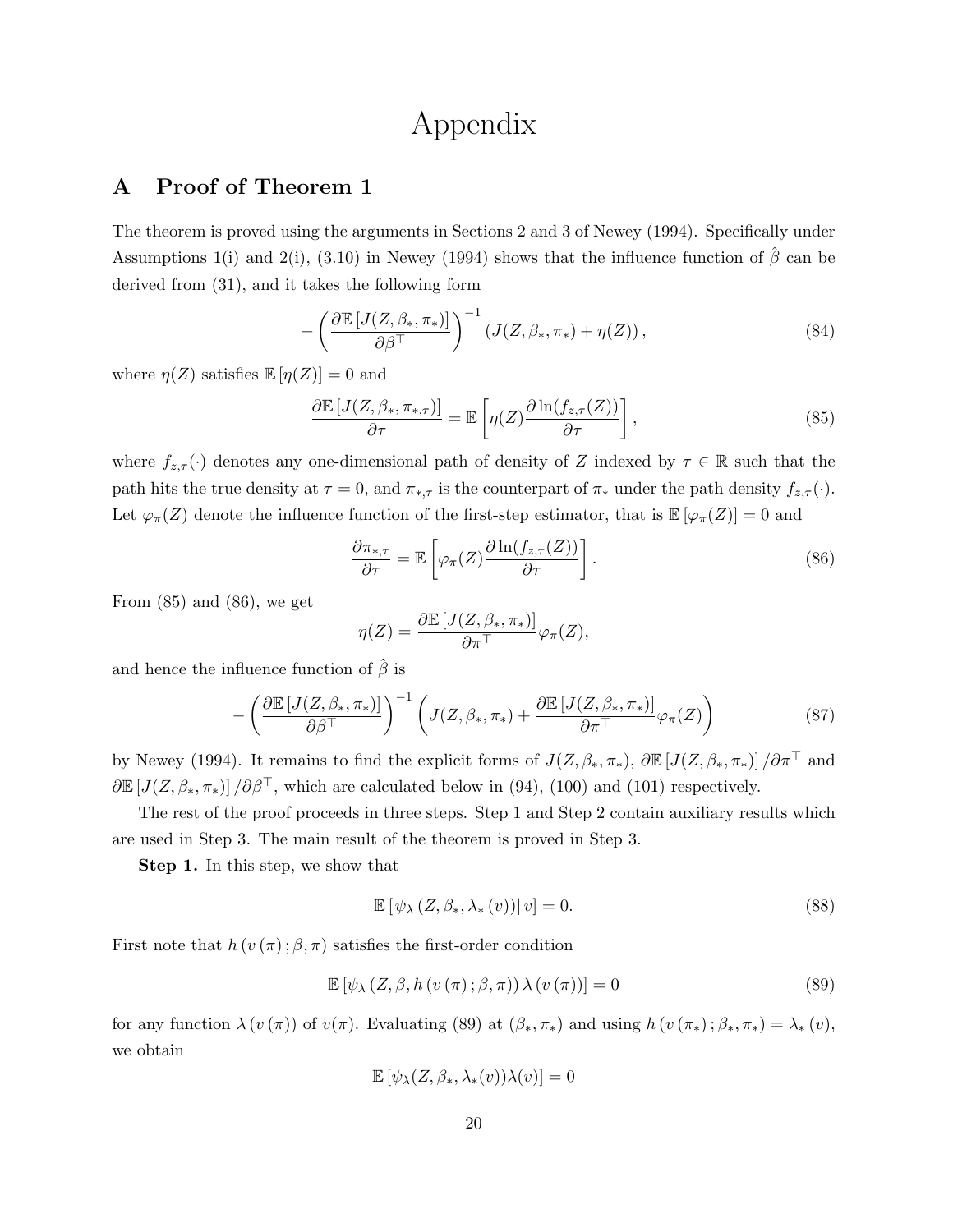for any function  $\lambda(v)$  of v, which immediately implies (88).

**Step 2.** In this step, we show that for any  $\pi$ ,

$$
\frac{\partial h\left(v\left(\pi\right);\beta_{\ast},\pi\right)}{\partial\beta} = -\frac{\mathbb{E}\left[\psi_{\lambda,\beta}\left(Z,\beta_{\ast},h\left(v\left(\pi\right);\beta_{\ast},\pi\right)\right)|v\left(\pi\right)\right]}{\mathbb{E}\left[\psi_{\lambda,\lambda}\left(Z,\beta_{\ast},h\left(v\left(\pi\right);\beta_{\ast},\pi\right)\right)|v\left(\pi\right)\right]}.
$$
\n(90)

Under Assumptions 1(i) and 2(i, v), we can differentiate (89) with respect to  $\beta$  and apply the chain rule to obtain

$$
0 = \mathbb{E}\left[\left(\psi_{\lambda,\beta}(Z,\beta,h(v(\pi);\beta,\pi)) + \psi_{\lambda,\lambda}(Z,\beta,h(v(\pi);\beta,\pi))\frac{\partial h(v(\pi);\beta,\pi)}{\partial \beta}\right)\lambda(v(\pi))\right] \quad (91)
$$

for any function  $\lambda(v(\pi))$  of  $v(\pi)$ , which implies that

$$
0 = \mathbb{E}\left[\psi_{\lambda,\beta}\left(Z,\beta_*,h\left(v\left(\pi\right);\beta_*,\pi\right)\right) + \psi_{\lambda,\lambda}\left(Z,\beta_*,h\left(v\left(\pi\right);\beta_*,\pi\right)\right) \frac{\partial h\left(v\left(\pi\right);\beta_*,\pi\right)}{\partial\beta}\middle| v\left(\pi\right)\right],\tag{92}
$$

from which and the observation that  $\partial h(v(\pi); \beta_*, \pi) / \partial \beta$  is a function of  $v(\pi)$ , we get

$$
0 = \mathbb{E} \left[ \psi_{\lambda,\beta} \left( Z, \beta_*, h \left( v \left( \pi \right); \beta_*, \pi \right) \right) \middle| v \left( \pi \right) \right] + \mathbb{E} \left[ \psi_{\lambda,\lambda} \left( Z, \beta_*, h \left( v \left( \pi \right); \beta_*, \pi \right) \right) \middle| v \left( \pi \right) \right] \frac{\partial h \left( v \left( \pi \right); \beta_*, \pi \right)}{\partial \beta}.
$$
\n(93)

The claim in (90) follows from (93).

**Step 3.** We prove the claim of the theorem in this step. First, by the definition of  $J(Z, \beta_*, \pi_*)$ in (32) and the definition of  $g_*(v)$  in (33), and the expression in (90), we get

$$
J(Z, \beta_*, \pi_*) = \psi_{\beta} (Z, \beta_*, \lambda_*(v)) + \psi_{\lambda} (Z, \beta_*, \lambda_*(v)) \frac{\partial h(v(\pi_*); \beta_*, \pi_*)}{\partial \beta}
$$
  
=  $\psi_{\beta} (Z, \beta_*, \lambda_*(v)) - g_*(v) \psi_{\lambda} (Z, \beta_*, \lambda_*(v)) = \varphi_{\beta} (Z).$  (94)

Next from (31), we observe that

$$
\frac{\partial \mathbb{E}\left[J(Z,\beta_*,\pi_*)\right]}{\partial \pi^{\top}} = \mathbb{E}\left[\psi_{\beta,\lambda}\left(Z,\beta_*,\lambda_*(v)\right)\frac{d}{d\pi^{\top}}h\left(v\left(\pi_*\right);\beta_*,\pi_*\right)\right] \n+ \mathbb{E}\left[\psi_{\lambda,\lambda}\left(Z,\beta_*,\lambda_*(v)\right)g_*(v)\frac{d}{d\pi^{\top}}h\left(v\left(\pi_*\right);\beta_*,\pi_*\right)\right] \n- \mathbb{E}\left[\psi_{\lambda}\left(Z,\beta_*,\lambda_*(v)\right)\frac{d}{d\pi^{\top}}g\left(v\left(\pi_*\right);\pi_*\right)\right],
$$
\n(95)

where  $g(v(\pi);\pi) \equiv -\partial h(v(\pi);\beta_*,\pi)/\partial \beta$ . We recall that  $\pi$  enters  $h(v(\pi);\beta,\pi)$  in two places, first as an argument of  $v(\pi)$  and second as a way of changing the entire functional form of  $h(v(\pi); \beta, \pi)$ . We will use the following notation to distinguish the two roles played by  $\pi$ :

$$
\frac{d}{d\pi^{\top}}h(v(\pi_1);\beta_*,\pi_2)\equiv \frac{\partial h(v(\pi_1);\beta_*,\pi_2)}{\partial \pi_1^{\top}}+\frac{\partial h(v(\pi_1);\beta_*,\pi_2)}{\partial \pi_2^{\top}}.
$$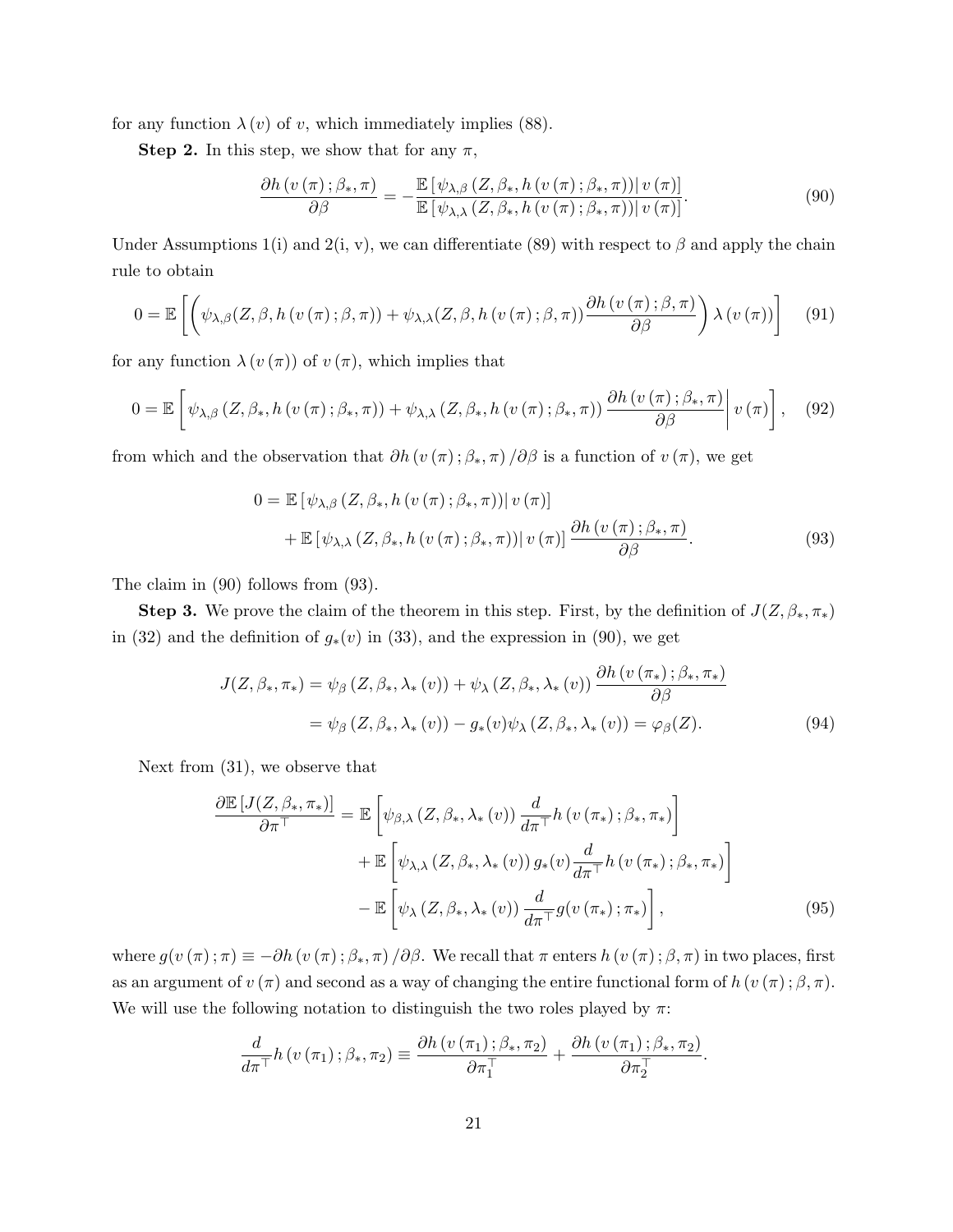So we have

$$
\frac{d}{d\pi^{\top}}h\left(v\left(\pi_{*}\right);\beta_{*},\pi_{*}\right)\equiv\frac{\partial h\left(v\left(\pi_{*}\right);\beta_{*},\pi_{*}\right)}{\partial\pi_{1}^{\top}}+\frac{\partial h\left(v\left(\pi_{*}\right);\beta_{*},\pi_{*}\right)}{\partial\pi_{2}^{\top}}.
$$
\n(96)

Moreover, because  $h(v(\pi_*)\,;\beta_*,\pi_*) = \lambda_*(v)$ , we can see that

$$
\frac{\partial h\left(v\left(\pi_*\right); \beta_*, \pi_*\right)}{\partial \pi_1^\top} = \frac{\partial \lambda_*\left(v(\pi_*)\right)}{\partial v} \frac{\partial v\left(\pi_*\right)}{\partial \pi^\top}.\tag{97}
$$

We also note that  $\partial h(v(\pi_*);\beta_*,\pi_*)/\partial \pi_2^{\top}$  is a function of  $v(\pi_*)=v$ , which together with (90), (92) and the definition of  $g_*(v)$  implies that

$$
\mathbb{E}\left[\psi_{\beta,\lambda}\left(Z,\beta_*,\lambda_*(v)\right)\frac{\partial h\left(v\left(\pi_*\right);\beta_*,\pi_*\right)}{\partial \pi_2^{\top}}\right] \n+ \mathbb{E}\left[\psi_{\lambda,\lambda}\left(Z,\beta_*,\lambda_*(v)\right)\frac{\partial h\left(v\left(\pi_*\right);\beta_*,\pi_*\right)}{\partial \beta}\frac{\partial h\left(v\left(\pi_*\right);\beta_*,\pi_*\right)}{\partial \pi_2^{\top}}\right] \n= \mathbb{E}\left[\mathbb{E}\left[\psi_{\lambda,\beta}\left(Z,\beta_*,\lambda_*(v)\right)-g_*(v)\psi_{\lambda,\lambda}\left(Z,\beta_*,\lambda_*(v)\right)|v\right]\frac{\partial h\left(v\left(\pi_*\right);\beta_*,\pi_*\right)}{\partial \pi_2^{\top}}\right] = 0, \quad (98)
$$

where we also used Assumption 2(iv), i.e.,  $\psi_{\beta,\lambda}(Z,\beta_*,\lambda_*(v)) = \psi_{\lambda,\beta}(Z,\beta_*,\lambda_*(v))$  almost surely. Therefore, using (95), (96), (97) and (98), we get

$$
\frac{\partial \mathbb{E}\left[J(Z,\beta_*,\pi_*)\right]}{\partial \pi^{\top}} = \mathbb{E}\left[\left[\psi_{\lambda,\beta}\left(Z,\beta_*,\lambda_*(v)\right) - g_*(v)\psi_{\lambda,\lambda}\left(Z,\beta_*,\lambda_*(v)\right)\right] \frac{\partial \lambda_*(v(\pi_*))}{\partial v} \frac{\partial v(\pi_*)}{\partial \pi^{\top}}\right] - \mathbb{E}\left[\psi_{\lambda}\left(Z,\beta_*,\lambda_*(v)\right) \frac{d}{d \pi^{\top}} g(v(\pi_*);\pi_*)\right].
$$
\n(99)

Note that

$$
\frac{d}{d\pi\tau}g(v(\pi);\pi)=\frac{\partial g(v(\pi_1);\pi_2)}{\partial \pi_1^{\top}}+\frac{\partial g(v(\pi_1);\pi_2)}{\partial \pi_2^{\top}}.
$$

So we have

$$
\frac{d}{d\pi^{\top}}g(v(\pi_{*});\pi_{*})=\frac{\partial g(v(\pi_{*});\pi_{*})}{\partial \pi_{1}^{\top}}+\frac{\partial g(v(\pi_{*});\pi_{*})}{\partial \pi_{2}^{\top}},
$$

where  $\partial g(v(\pi_*); \pi_*)/\partial \pi_2^{\top}$  is a function of  $v(\pi_*)=v$ . Therefore, by (88),

$$
\mathbb{E}\left[\psi_{\lambda}\left(Z,\beta_{*},\lambda_{*}\left(v\right)\right)\frac{d}{d\pi}\mathbb{I} g(v\left(\pi_{*}\right);\pi_{*})\right] = \mathbb{E}\left[\psi_{\lambda}\left(Z,\beta_{*},\lambda_{*}\left(v\right)\right)\frac{\partial g(v\left(\pi_{*}\right);\pi_{*})}{\partial\pi_{1}^{\top}}\right]
$$
\n
$$
= \mathbb{E}\left[\psi_{\lambda}\left(Z,\beta_{*},\lambda_{*}\left(v\right)\right)\frac{\partial g(v\left(\pi_{*}\right);\pi_{*})}{\partial v}\frac{\partial v\left(\pi_{*}\right)}{\partial\pi^{\top}}\right],
$$

which together with (99), the definition of  $g_*(v)$ , and  $\partial g(v(\pi_*,\pi_*)/\partial v = \partial g_*(v)/\partial v$  implies that

$$
\frac{\partial \mathbb{E}\left[J(Z,\beta_*,\pi_*)\right]}{\partial \pi^{\top}} = \mathbb{E}\left[\left[\psi_{\lambda,\beta}\left(Z,\beta_*,\lambda_*(v)\right) - g_*(v)\psi_{\lambda,\lambda}\left(Z,\beta_*,\lambda_*(v)\right)\right] \frac{\partial \lambda_*(v(\pi_*))}{\partial v} \frac{\partial v(\pi_*)}{\partial \pi^{\top}}\right] - \mathbb{E}\left[\psi_{\lambda}\left(Z,\beta_*,\lambda_*(v)\right) \frac{\partial g_*(v)}{\partial v} \frac{\partial v(\pi_*)}{\partial \pi^{\top}}\right] = \Psi_{\beta,\pi}.
$$
\n(100)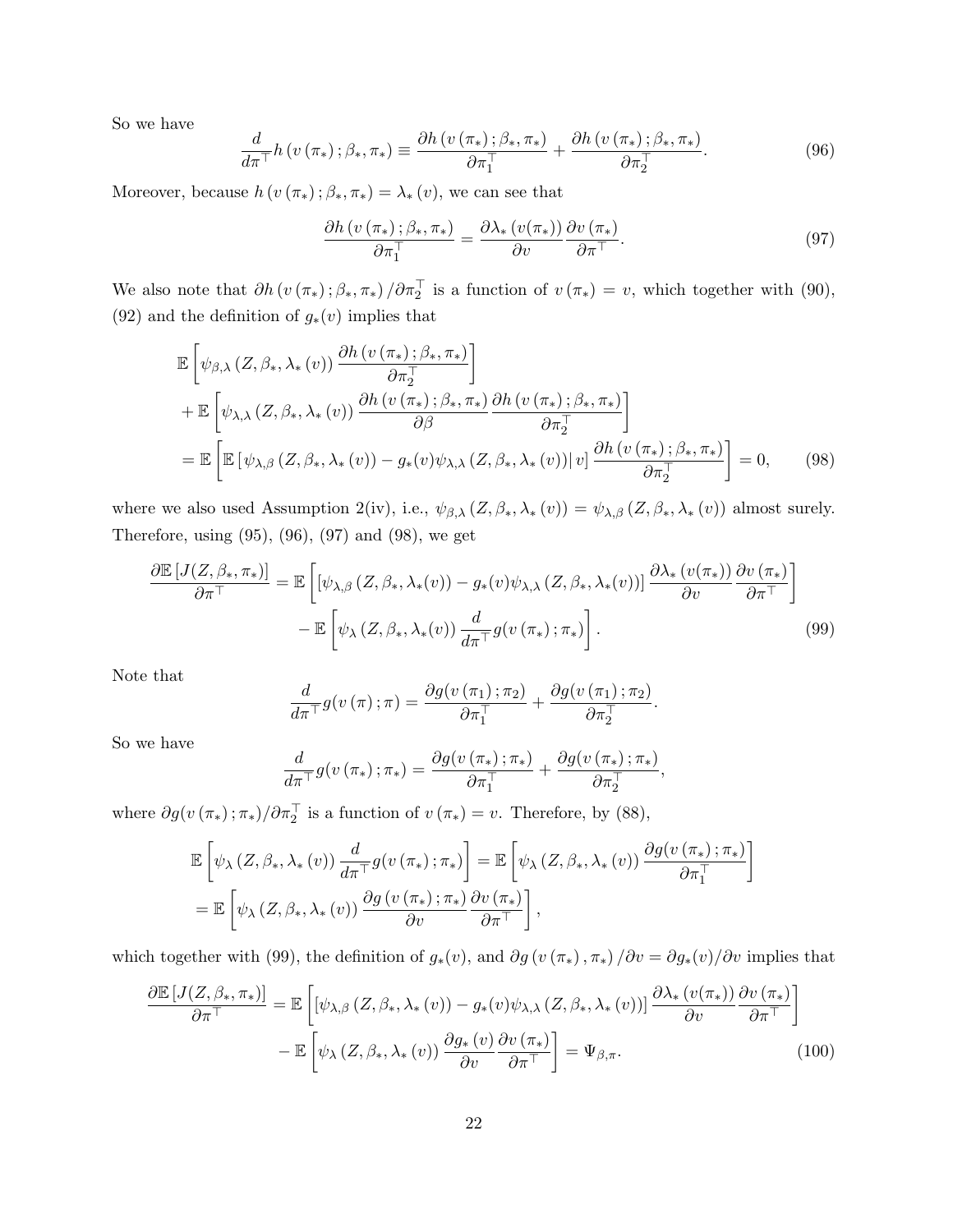Finally, we calculate  $\partial \mathbb{E}\left[J(Z,\beta_*,\pi_*)\right]/\partial \beta^{\top}$ . Specifically,

$$
\frac{\partial \mathbb{E}\left[J(Z,\beta_*,\pi_*)\right]}{\partial \beta^{\top}} = \mathbb{E}\left[\psi_{\beta,\beta}\left(Z,\beta_*,\lambda_*(v)\right) + \psi_{\beta,\lambda}\left(Z,\beta_*,\lambda_*(v)\right) \frac{\partial h\left(v\left(\pi_*\right);\beta_*,\pi_*\right)}{\partial \beta^{\top}}\right] \n+ \mathbb{E}\left[\frac{\partial h\left(v\left(\pi_*\right);\beta_*,\pi_*\right)}{\partial \beta}\psi_{\lambda,\beta}\left(Z,\beta_*,\lambda_*(v)\right)^{\top}\right] \n+ \mathbb{E}\left[\psi_{\lambda,\lambda}\left(Z,\beta_*,\lambda_*(v)\right) \frac{\partial h\left(v\left(\pi_*\right);\beta_*,\pi_*\right)}{\partial \beta}\frac{\partial h\left(v\left(\pi_*\right);\beta_*,\pi_*\right)}{\partial \beta^{\top}}\right] \n+ \mathbb{E}\left[\psi_{\lambda}\left(Z,\beta_*,\lambda_*(v)\right) \frac{\partial^2 h\left(v\left(\pi_*\right);\beta_*,\pi_*\right)}{\partial \beta \partial \beta^{\top}}\right],
$$

which together with (88), (90) and the definition of  $g_*(v)$  implies that

$$
\frac{\partial \mathbb{E}\left[J(Z,\beta_*,\pi_*)\right]}{\partial \beta^{\top}} = \mathbb{E}\left[\psi_{\beta,\beta}\left(Z,\beta_*,\lambda_*(v)\right) - \psi_{\beta,\lambda}\left(Z,\beta_*,\lambda_*(v)\right)g_*(v)^{\top}\right] \n- \mathbb{E}\left[g_*(v)\psi_{\lambda,\beta}\left(Z,\beta_*,\lambda_*(v)\right)^{\top}\right] + \mathbb{E}\left[\psi_{\lambda,\lambda}\left(Z,\beta_*,\lambda_*(v)\right)g_*(v)g_*(v)^{\top}\right] \n= \mathbb{E}\left[\psi_{\beta,\beta}\left(Z,\beta_*,\lambda_*(v)\right) - \psi_{\lambda,\lambda}\left(Z,\beta_*,\lambda_*(v)\right)g_*(v)g_*(v)^{\top}\right] = -\Psi_{\beta,\beta}.
$$
\n(101)

Plugging the forms of  $J(Z, \beta_*, \pi_*)$ ,  $\partial \mathbb{E}[J(Z, \beta_*, \pi_*)] / \partial \pi^{\top}$  and  $\partial \mathbb{E}[J(Z, \beta_*, \pi_*)] / \partial \beta^{\top}$  (which are obtained in (94), (100) and (101) respectively) in (87), and applying Assumptions 2(ii, iii), we obtain the influence function stated in the theorem.

## B Proof of Theorem 2

Taking derivative with respect to  $\tau$  in (42) and applying the chain rule and Assumption 4(i), we get

$$
\frac{\partial \mathbb{E}_{\tau} \left[ \mu_l(Z_l, \pi_{*,l}) \pi_l(W_l) \right]}{\partial \tau} + \mathbb{E} \left[ \mathbb{E} \left[ \mu_{l,\pi}(Z_l, \pi_{*,l}) \middle| W_l \right] \pi_l(W_l) \frac{\partial \pi_{*,l,\tau}(W_l)}{\partial \tau} \right] = 0 \tag{102}
$$

for any function  $\pi_l(w_l)$ , where derivatives with respect to  $\tau$  are evaluated at  $\tau = 0$  unless otherwise indicated. The finite dimensional parameter  $\beta_*$  still satisfies the first-order condition in (31). Using similar calculation as in  $(95)$ ,  $(98)$ ,  $(99)$  and  $(100)$  in the proof of Theorem 1, we obtain

$$
\frac{\partial \mathbb{E}\left[J(Z,\beta_*,\pi_{*,\tau})\right]}{\partial \tau} = \frac{\partial \mathbb{E}\left[D(Z,\pi_{*,\tau})\right]}{\partial \tau},\tag{103}
$$

where  $\pi_{*,\tau} \equiv (\pi_{*,1,\tau}, \ldots, \pi_{*,L,\tau})^{\top}$  and

$$
D(Z, \pi_{\tau}) \equiv \left[ \left( \psi_{\lambda, \beta} \left( Z \right) - g_* \left( v \right) \psi_{\lambda, \lambda} \left( Z \right) \right) \frac{\partial \lambda_*(v)}{\partial v} - \psi_{\lambda} \left( Z \right) \frac{\partial g_*(v)}{\partial v} \right] \sum_{l=1}^L \frac{\partial v(\pi_*)}{\partial \pi_l} \pi_{l, \tau}(W_l),
$$

which is linear in  $\pi_{\tau}$ . Note that by (37), (38) and (43),  $D(Z, \pi_{\tau})$  thus defined satisfies

$$
\mathbb{E}\left[D_{\tau}(Z,\pi)\right] = \mathbb{E}\left[\delta_{\pi}(W)^{\top}\pi_{\tau}(W)\right]
$$
\n(104)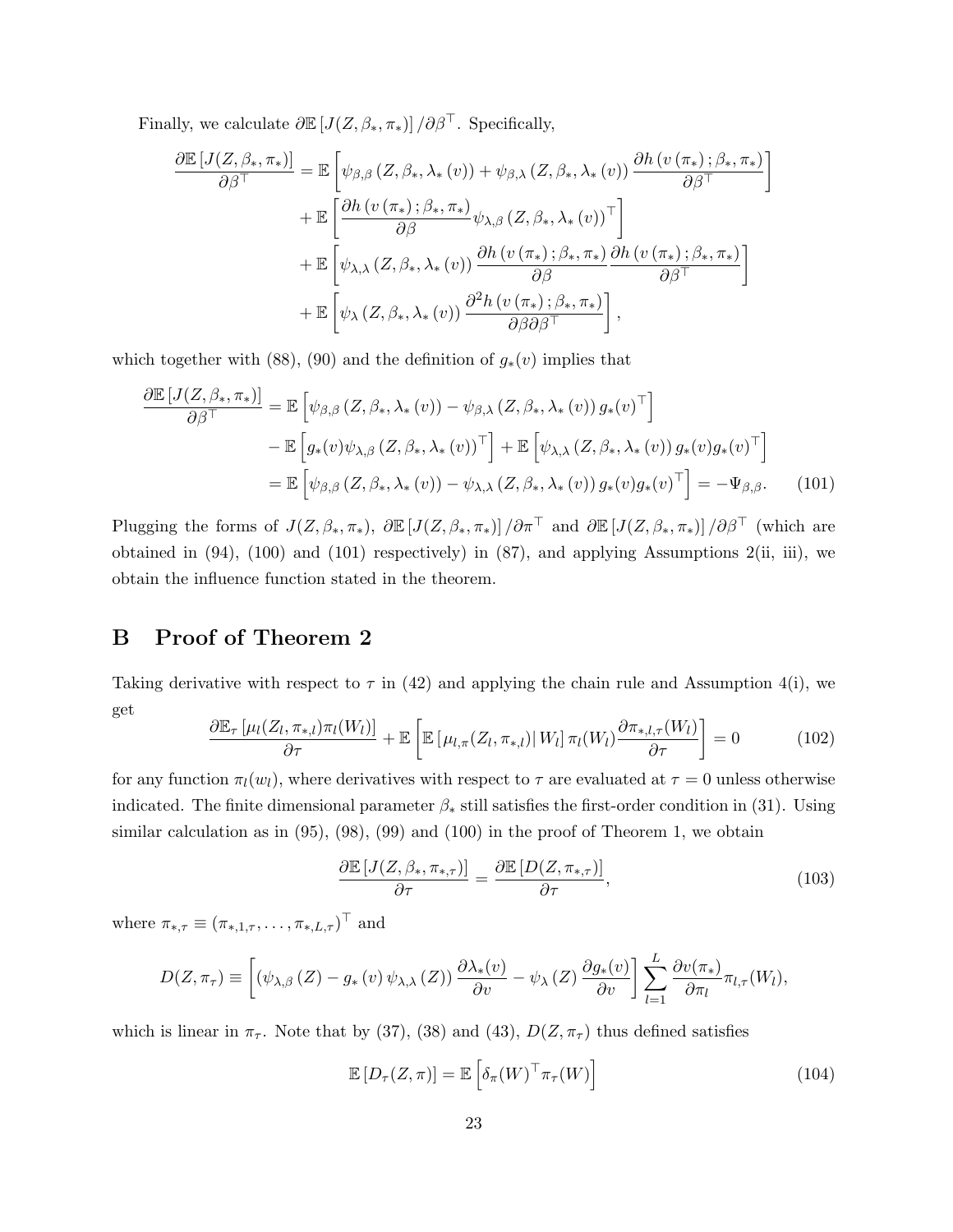for any  $\pi_{\tau}(W)$  by the law of iterated expectation. Combining (103) and (104), we deduce that

$$
\frac{\partial \mathbb{E}\left[J(Z,\beta_*,\pi_{*,\tau})\right]}{\partial \tau} = \frac{\partial \mathbb{E}\left[D(Z,\pi_{*,\tau})\right]}{\partial \tau} = \mathbb{E}\left[\delta_{\pi}(W)^{\top} \frac{\partial \pi_{*,\tau}(W)}{\partial \tau}\right]
$$

$$
= \sum_{l=1}^{L} \mathbb{E}\left[\delta_{l,\pi}(W_l) \frac{\partial \pi_{*,l,\tau}(W_l)}{\partial \tau}\right]
$$

$$
= \sum_{l=1}^{L} \frac{\partial}{\partial \tau} \mathbb{E}_{\tau}\left[-\frac{\mu_l(Z_l,\pi_{*,l})}{\mathbb{E}\left[\mu_{l,\pi}(Z_l,\pi_{*,l})\right]W_l}\delta_{l,\pi}(W_l)\right]
$$

$$
= \frac{\partial}{\partial \tau} \mathbb{E}_{\tau}\left[\delta_{\pi}(W)^{\top} \varphi_{\pi}(Z)\right], \tag{105}
$$

where the third equality follows from (102) by replacing  $\pi_l(W_l)$  with  $\delta_{l,\pi}(W_l)/\mathbb{E}[\mu_{l,\pi}(Z_l,\pi_{*,l})|W_l]$ for  $l = 1, \ldots, L$ . Therefore, (3.9) in Newey (1994) follows from (105) and Theorem 2 is directly implied by Theorem 2.1 of Newey (1994).

#### C Low-level Conditions of Assumption 1 in Examples 1 and 2

Example 1 (Mean Regression Revisited). To verify Assumption 1(i) in this example, we assume that  $\lambda(v(\pi))$  and  $\mathbb{E}[Y|Z_0=z_0]$  are uniformly bounded,  $m(z_0,\beta)$  and its first and second order derivatives in  $\beta$  are also uniformly bounded.

From the definition of  $\psi(\cdot)$ , we can write

$$
\mathbb{E}\left[\psi(Z,\beta,\lambda(v(\pi)))\right] = 2^{-1}(\mathbb{E}[Y^2] + \mathbb{E}[(m(Z_0,\beta) + \lambda(v(\pi)))^2]) - \mathbb{E}\left[Y(m(Z_0,\beta) + \lambda(v(\pi)))\right].
$$

Since  $\lambda(v(\pi))$ ,  $\mathbb{E}[Y|Z_0=z_0]$  and the first order derivative of  $m(z_0,\beta)$  in  $\beta$  are uniformly bounded, we can use the dominated convergence theorem to find  $\psi_{\lambda}(\cdot)$  and  $\psi_{\beta}(\cdot)$  directly from the derivatives of  $\psi$   $(Z, \beta, \lambda(v(\pi)))$ . That is,

$$
\psi_{\lambda}(Z,\beta,\lambda(v(\pi))) = -(Y - m(Z_0,\beta) - \lambda(v(\pi))),
$$
  

$$
\psi_{\beta}(Z,\beta,\lambda(v(\pi))) = -(Y - m(Z_0,\beta) - \lambda(v(\pi))) m_{\beta}(Z_0,\beta).
$$

The same arguments obtain  $\psi_{\lambda,\beta}(\cdot)$  and  $\psi_{\lambda,\lambda}(\cdot)$  from the derivatives of  $\psi_{\lambda}(\cdot)$ :

$$
\psi_{\lambda,\beta}(Z,\beta,\lambda(v(\pi))) = m_{\beta}(Z_0,\beta),
$$
  

$$
\psi_{\lambda,\lambda}(Z,\beta,\lambda(v(\pi))) = 1.
$$

Since  $\psi_{\beta}(\cdot)$  is linear in  $\lambda(v(\pi))$ , we immediately have

$$
\psi_{\lambda,\beta}\left(Z,\beta,\lambda\left(v\left(\pi\right)\right)\right)=m_{\beta}(Z_0,\beta)=\psi_{\lambda,\beta}\left(Z,\beta,\lambda\left(v\left(\pi\right)\right)\right).
$$

Moreover since the second derivative of  $m(z_0, \beta)$  in  $\beta$  is also uniformly bounded, we can again use the dominated convergence theorem to find  $\psi_{\beta,\beta}(\cdot)$  from the derivatives of  $\psi_{\beta}(\cdot)$ :

$$
\psi_{\beta,\beta}(Z,\beta,\lambda(v(\pi))) = m_{\beta}(Z_0,\beta)m_{\beta}(Z_0,\beta)^{\top} - (Y - m(Z_0,\beta) - \lambda(v(\pi))) m_{\beta,\beta}(Z_0,\beta).
$$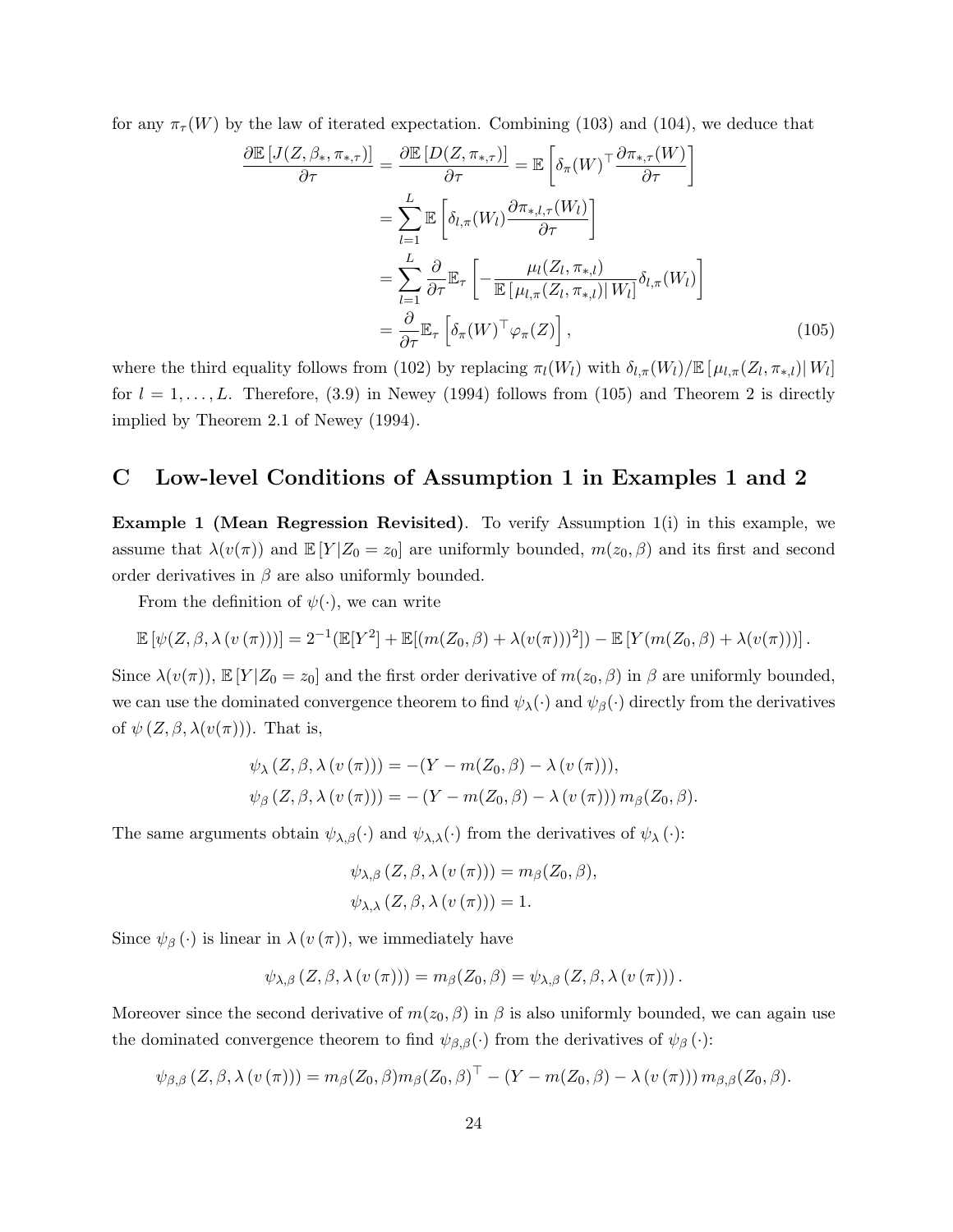Since  $\psi_{\lambda}(Z,\beta_*,\lambda_*(v)) = -\varepsilon$  and  $\psi_{\beta}(Z,\beta_*,\lambda_*(v)) = -m_{\beta}(Z_0,\beta_*)\varepsilon$  in this example, Assumption 1(ii) holds if  $\mathbb{E}[\varepsilon^2] > 0$  and  $\mathbb{E}[\varepsilon^2 m_\beta(Z_0, \beta_*) m_\beta(Z_0, \beta_*)^\top]$  is positive definite.

Example 2 (Quantile Regression Revisited). To verify Assumption 1(i) in this example, we assume that  $\beta$  is in some bounded subset of  $\mathbb{R}^{d_{\beta}}$ ,  $Z_0$  has compact support,  $\lambda(v(\pi))$  is uniformly bounded, the conditional probability density function of Y given  $Z_0$  and  $v(\pi)$ , denoted as  $f_Y(y|Z_0, v(\pi))$  and its first order derivative in y are uniformly bounded.

From the definition of  $\psi(\cdot)$  in this example, we can write

$$
\mathbb{E}\left[\rho_{\alpha}(Y - Z_0^{\top}\beta - \lambda(v(\pi)))\right] = \mathbb{E}\left[(\alpha - 1\{Y \leq Z_0^{\top}\beta + \lambda(v(\pi))\}\right)(Y - Z_0^{\top}\beta - \lambda(v(\pi)))\right]
$$
  
\n
$$
= \alpha \mathbb{E}\left[Y\right] - \mathbb{E}\left[Y1\{Y \leq Z_0^{\top}\beta + \lambda(v(\pi))\}\right]
$$
  
\n
$$
- \mathbb{E}\left[(\alpha - F_Y(Z_0^{\top}\beta + \lambda(v(\pi))|Z_0, v(\pi)))(Z_0^{\top}\beta + \lambda(v(\pi)))\right],
$$

where  $F_Y(\cdot|Z_0, v(\pi))$  denotes the conditional cumulative distribution of Y given  $Z_0$  and  $v(\pi)$ . Under the maintained low-level conditions, we can use the dominated convergence theorem to get

$$
\frac{\partial \mathbb{E}\left[Y1\{Y \le Z_0^\top \beta + \lambda(v(\pi)) + \tau \lambda_1(v(\pi))\}\right]}{\partial \tau}\Bigg|_{\tau=0}
$$
\n
$$
= \mathbb{E}\left[f_Y(Z_0^\top \beta + \lambda(v(\pi))|Z_0, v(\pi))(Z_0^\top \beta + \lambda(v(\pi)))\lambda_1(v(\pi))\right]
$$

and

$$
\frac{\partial \mathbb{E}\left[\left(\alpha - F_Y(Z_0^\top \beta + \lambda(v(\pi)) + \tau \lambda_1(v(\pi)) | Z_0, v(\pi))\right)\right] \mathbb{Z}_0^\top \beta + \lambda(v(\pi)) + \tau \lambda_1(v(\pi))\right]}{\partial \tau}
$$
\n
$$
= \mathbb{E}\left[\left(\alpha - F_Y(Z_0^\top \beta + \lambda(v(\pi)) | Z_0, v(\pi))\right) \lambda_1(v(\pi))\right]
$$
\n
$$
- \mathbb{E}\left[f_Y(Z_0^\top \beta + \lambda(v(\pi)) | Z_0, v(\pi))\right] \mathbb{Z}_0^\top \beta + \lambda(v(\pi)) \lambda_1(v(\pi))\right].
$$

Therefore

$$
\frac{\partial \mathbb{E} \left[ \rho_{\alpha} (Y - Z_0^{\top} \beta - \lambda (v (\pi)) - \tau \lambda_1 (v (\pi))) \right]}{\partial \tau} \Bigg|_{\tau=0}
$$
\n
$$
= \mathbb{E} \left[ \left( F_Y (Z_0^{\top} \beta + \lambda (v (\pi)) | Z_0, v (\pi)) - \alpha \right) \lambda_1 (v (\pi)) \right]
$$
\n
$$
= \mathbb{E} \left[ \left( 1 \{ Y \leq Z_0^{\top} \beta + \lambda (v (\pi)) \} - \alpha \right) \lambda_1 (v (\pi)) \right],
$$

which shows (67). Similarly

$$
\frac{\partial \mathbb{E}\left[\rho_{\alpha}(Y - Z_0^{\top}\beta - \lambda(v(\pi)))\right]}{\partial \beta} = \mathbb{E}\left[\left(F_Y(Z_0^{\top}\beta + \lambda(v(\pi))\,|Z_0,v(\pi)) - \alpha\right)Z_0\right]
$$

$$
= \mathbb{E}\left[\left(1\{Y \le Z_0^{\top}\beta + \lambda(v(\pi))\} - \alpha\right)Z_0\right],
$$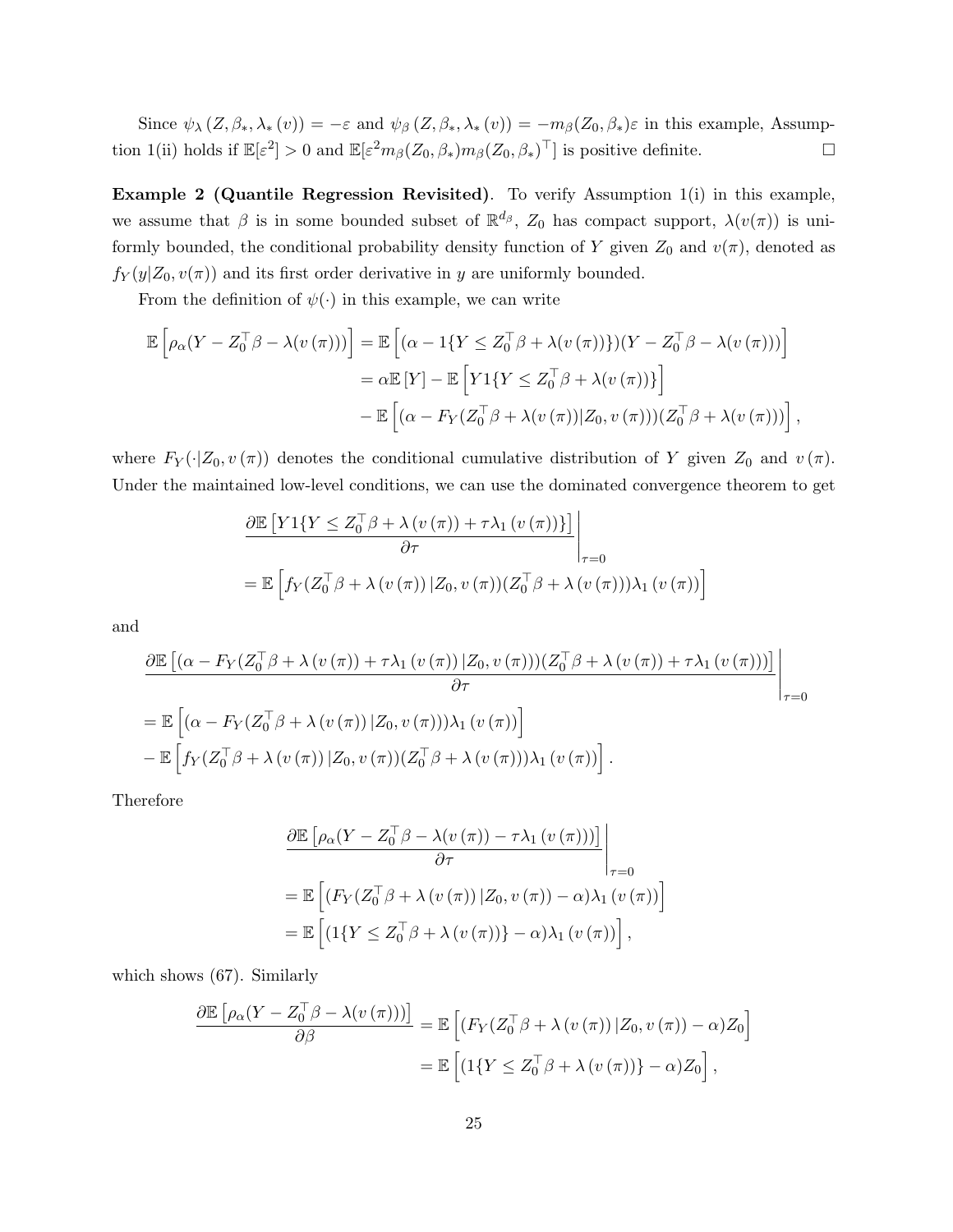which justifies (70). Using

$$
\mathbb{E}\left[\psi_{\lambda}\left(Z,\beta,\lambda\left(v\left(\pi\right)\right)\right)\right]=\mathbb{E}\left[F_{Y}(Z_{0}^{\top}\beta+\lambda\left(v\left(\pi\right)\right)|Z_{0},v\left(\pi\right)\right)-\alpha\right]
$$

and

$$
\mathbb{E}\left[\psi_{\beta}\left(Z,\beta,\lambda\left(v\left(\pi\right)\right)\right)\right]=\mathbb{E}\left[\left(F_{Y}(Z_{0}^{\top}\beta+\lambda\left(v\left(\pi\right)\right)|Z_{0},v\left(\pi\right)\right)-\alpha\right)Z_{0}\right],
$$

and invoking the dominated convergence theorem under the maintained low level conditions, one can directly find the expressions of  $\psi_{\lambda,\beta}(\cdot)$ ,  $\psi_{\beta,\beta}(\cdot)$  and  $\psi_{\lambda,\lambda}(\cdot)$  in (71), (72) and (73), respectively.

Since  $\psi_{\lambda}(Z,\beta_*,\lambda_*(v)) = 1 \{\varepsilon \leq 0\} - \alpha$  and  $\psi_{\beta}(Z,\beta_*,\lambda_*(v)) = (1 \{\varepsilon \leq 0\} - \alpha) Z_0$  in this example, Assumption 1(ii) holds if  $\mathbb{E}[(1 \{\varepsilon \leq 0\} - \alpha)^2] > 0$  and  $\mathbb{E}[(1 \{\varepsilon \leq 0\} - \alpha)^2 Z_0 Z_0^\top]$  is positive definite.  $\square$ 

## D Sample Selection Model Continued

This section provides the details on calculating the influence function of the two-step estimator in the sample selection model discussed in Section 2. In this example, we have

$$
\psi(Z,\beta,\lambda(v(\pi))) = 2^{-1}d(Y - m(X,\beta) - \lambda(v(\pi)))^2.
$$
\n(106)

It is easy to calculate that

$$
\psi_{\lambda}(Z,\beta,\lambda(v(\pi))) = -d(Y - m(X,\beta) - \lambda(v(\pi))),\tag{107}
$$

$$
\psi_{\beta}\left(Z,\beta,\lambda(v(\pi))\right) = -d\left(Y - m(X,\beta) - \lambda(v(\pi))\right)m_{\beta}(X,\beta),\tag{108}
$$

$$
\psi_{\beta,\beta}(Z,\beta,\lambda(v(\pi))) = dm_{\beta}(X,\beta)m_{\beta}(X,\beta)^{\top} - d\left(Y - m(X,\beta) - \lambda(v(\pi))\right)m_{\beta,\beta}(X,\beta),\tag{109}
$$

$$
\psi_{\lambda,\beta}(Z,\beta,\lambda(v(\pi))) = dm_{\beta}(X,\beta) = \psi_{\beta,\lambda}(Z,\beta,\lambda(v(\pi))), \text{ and}
$$
\n(110)

$$
\psi_{\lambda,\lambda}(Z,\beta,\lambda(v(\pi)))=d,\tag{111}
$$

for any function  $\lambda(v(\pi))$  of  $v(\pi)$ , where

$$
m_{\beta}(X,\beta) \equiv \frac{\partial m(X,\beta)}{\partial \beta}
$$
 and  $m_{\beta,\beta}(X,\beta) \equiv \frac{\partial^2 m(X,\beta)}{\partial \beta \partial \beta^{\top}}$ .

By (107), the first-order condition of the profiled nonparametric function  $h(v(\pi); \beta, \pi)$  can be written as

$$
\mathbb{E}\left[d\left(Y-m(X,\beta)-h(v(\pi);\beta,\pi)\right)\lambda(v(\pi))\right]=0,
$$

which implies that in this example

$$
h(v(\pi); \beta, \pi) = \frac{\mathbb{E}\left[d(Y - m(X, \beta))\right|v(\pi)}{\mathbb{E}\left[d\right|v(\pi)\right]} = \mathbb{E}\left[Y - m(X, \beta)\right|v(\pi), d = 1],
$$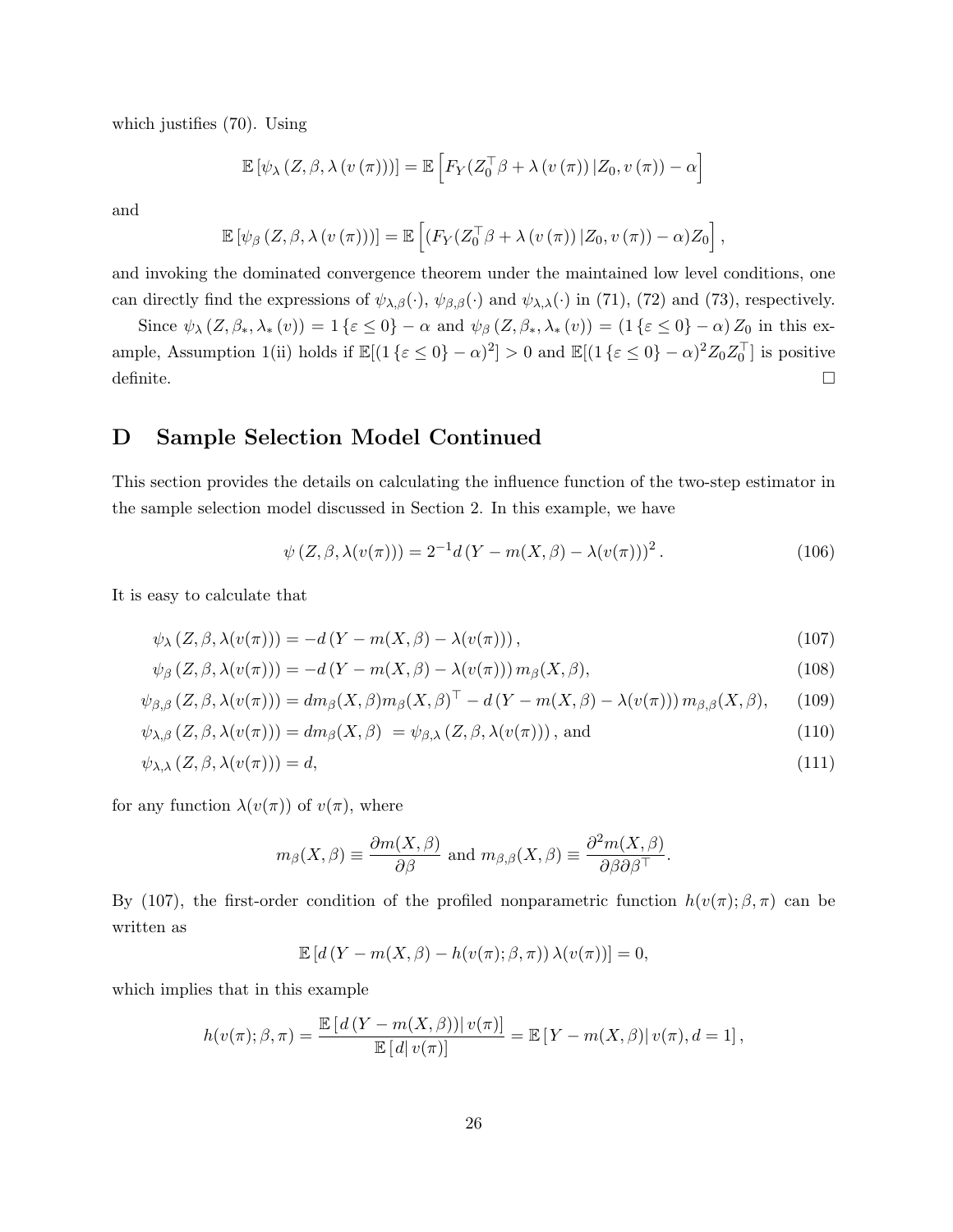where the second equality is by

$$
\mathbb{E}\left[d(Y - m(X,\beta))| v(\pi)\right] = \mathbb{E}\left[d\mathbb{E}\left[Y - m(X,\beta)| v(\pi),d\right]| v(\pi)\right]
$$

$$
= \mathbb{E}\left[Y - m(X,\beta)| v(\pi),d = 1\right]\mathbb{E}\left[d| v(\pi)\right].
$$

Recall that  $v \equiv v(\pi_*)$ , therefore

$$
h(v(\pi_*); \beta_*, \pi_*) = \mathbb{E}[u|v, d = 1] = \lambda_*(v)
$$

by the definition of  $\lambda_*(v)$ .

Let  $m_{\beta}(X) \equiv m_{\beta}(X, \beta_*)$ . By (33), (110) and (111), we get

$$
g_*(v) = \frac{\mathbb{E}\left[dm_\beta(X)|v\right]}{\mathbb{E}\left[d|v\right]} = \mathbb{E}\left[m_\beta(X)|v, d=1\right],\tag{112}
$$

where the second equality is by

$$
\mathbb{E}[dm_{\beta}(X)|v] = \mathbb{E}[d\mathbb{E}[m_{\beta}(X)|v,d]|v] = \mathbb{E}[m_{\beta}(X)|v,d=1]\mathbb{E}[d|v].
$$

By  $(33)$ ,  $(35)$  -  $(38)$ , and  $(106)-(112)$ , we have

$$
\varphi_{\beta}(Z) = -d\varepsilon \left( m_{\beta}(X) - \mathbb{E}\left[ m_{\beta}(X) \middle| v, d = 1 \right] \right),\tag{113}
$$

$$
\delta_{\beta}(Z) = d \left[ m_{\beta}(X) - \mathbb{E}\left[ m_{\beta}(X) | v, d = 1 \right] \right] \frac{\partial \mathbb{E}\left[ u | v, d = 1 \right]}{\partial v},\tag{114}
$$

$$
\delta_g(Z) = -d\varepsilon \frac{\partial \mathbb{E}\left[m_\beta(X)|v, d=1\right]}{\partial v},\tag{115}
$$

$$
\Psi_{\beta,\pi} = \mathbb{E}\left[ \left( \delta_{\beta}(Z) - \delta_g(Z) \right) \frac{\partial v(\pi_*)}{\partial \pi^{\top}} \right], \text{ and} \tag{116}
$$

$$
\Psi_{\beta,\beta} = -\mathbb{E}\left[d\left(m_{\beta}(X)m_{\beta}(X)^{\top} - \mathbb{E}\left[m_{\beta}(X)|v,d=1\right]\mathbb{E}\left[m_{\beta}(X)|v,d=1\right]^{\top}\right)\right]
$$
(117)

when  $\pi_*$  is parametrically specified. Using the components in (113), (116) and (117), the influence function of  $\hat{\beta}$  in this example can be readily computed using Theorem 1.

When  $\pi_*$  is nonparametrically specified,  $\pi_*(X, W) = \mathbb{E}[d(X, W)]$ . In this case  $v(X, W, \pi_*) =$  $\pi_*(X, W)$  and the general residual function in the first step is

$$
\mu(Z, \pi_*) = d - \pi_*(X, W).
$$

Therefore in this case

$$
\varphi_{\pi}(Z) = d - \pi_*(X, W) \tag{118}
$$

and

$$
\delta_{\pi}(W) \equiv \mathbb{E}\left[\delta_{\beta}(Z) - \delta_{g}(Z)|X, W\right],\tag{119}
$$